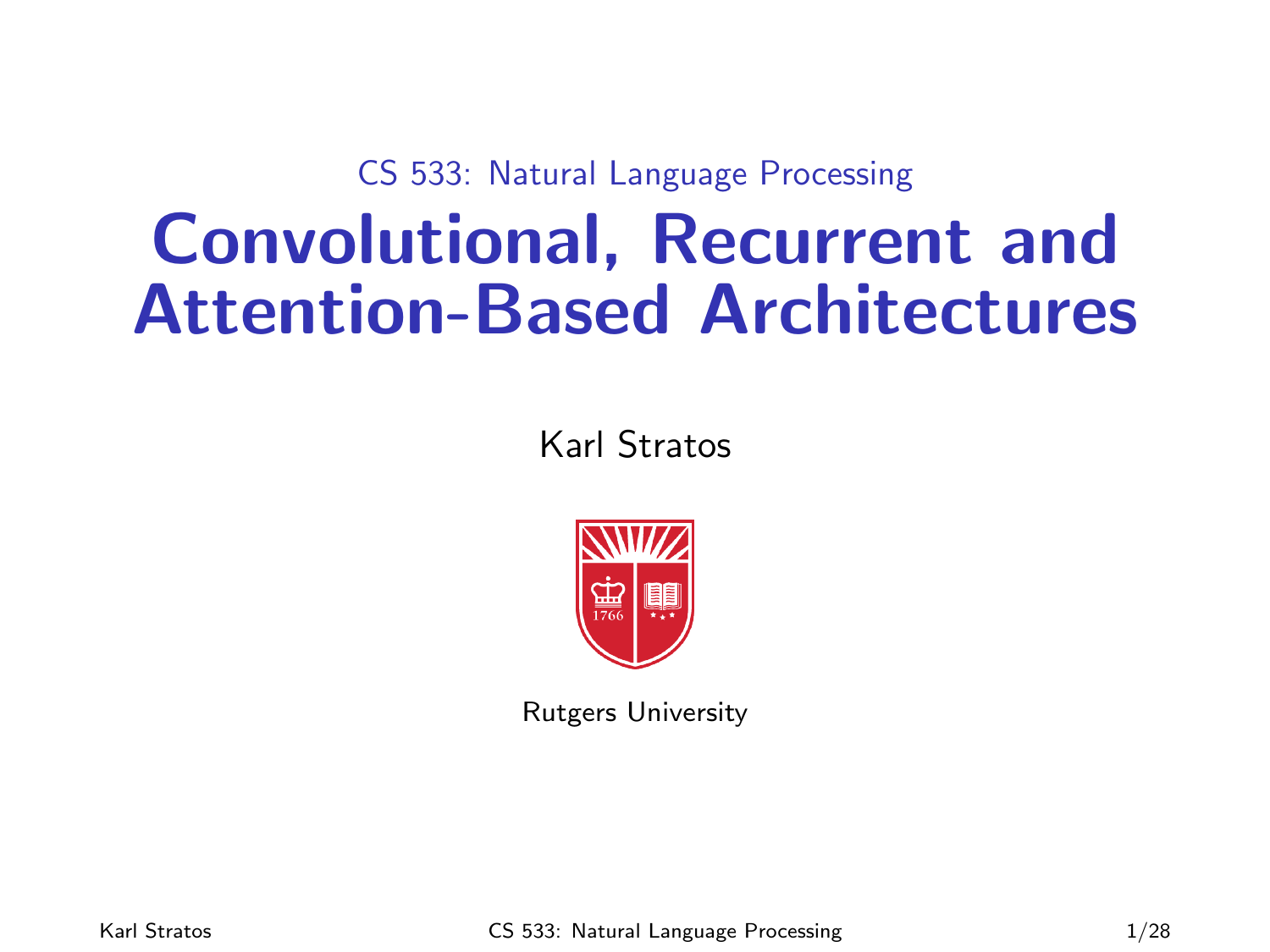#### Review: Deep Learning and Universality

 $\triangleright$  A system that employs a hierarchy of features of the input, learned end-to-end jointly with the predictor.

 $f(x; \theta_1, \theta_2, \ldots, \theta_L) = F_L(F_{L-1}(\cdots F_2(F_1(x; \theta_1); \theta_2) \cdots); \theta_L)$ 

- $\blacktriangleright$  We will refer to  $F_k$  as layer k
- $\blacktriangleright$  E.g., deep learning for classification:

 $f_c(x; \mathbf{w}, \mathbf{b}, \theta_1, \theta_2, \ldots, \theta_L) = \mathbf{w}_c \cdot f(x; \theta_1, \theta_2, \ldots, \theta_L) + b_c$ 

- All parameters  $(\mathbf{w}, \mathbf{b}, \theta_1, \theta_2, \dots, \theta_L)$  are learned jointly
- $\blacktriangleright$  We can think of  $f(x; \theta_1, \theta_2, \ldots, \theta_L)$  as learned features for x or a learned representation of  $x$  (doesn't depend on the class being scored)
- $\triangleright$  Universality. Feedforward with a nonlinear layer can express any mapping (given enough hidden units).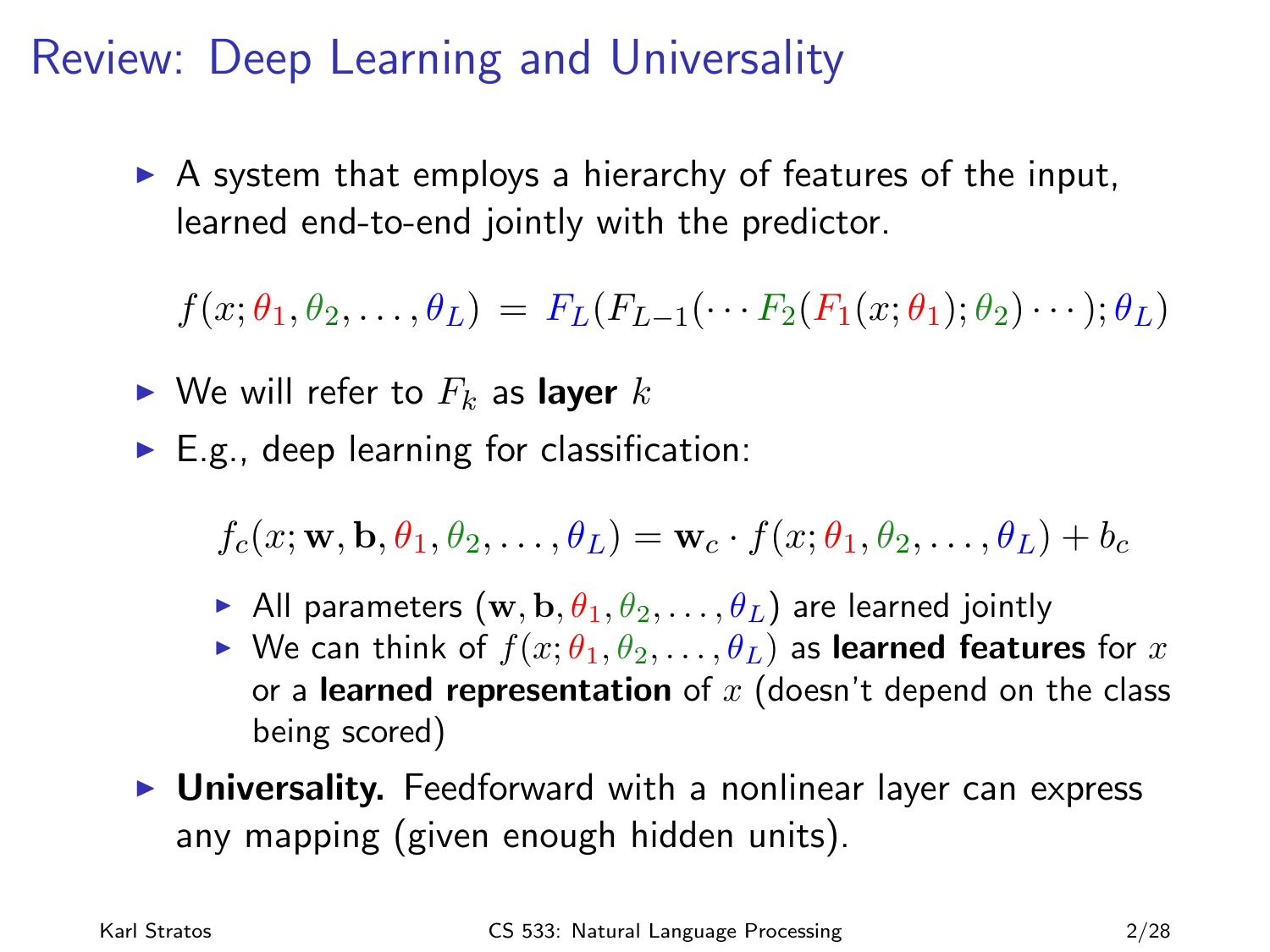#### Review: Computation Graph

Express any differentiable function as a directed acyclic graph (DAG) and automatically calculate gradients for all nodes.



- $\triangleright$  Forward. Populate values in topological order.
- $\triangleright$  Backward. Populate gradients in reverse topological order by the chain rule.



Use the stored gradients to update parameters.

Karl Stratos CS 533: Natural Language Processing 3/28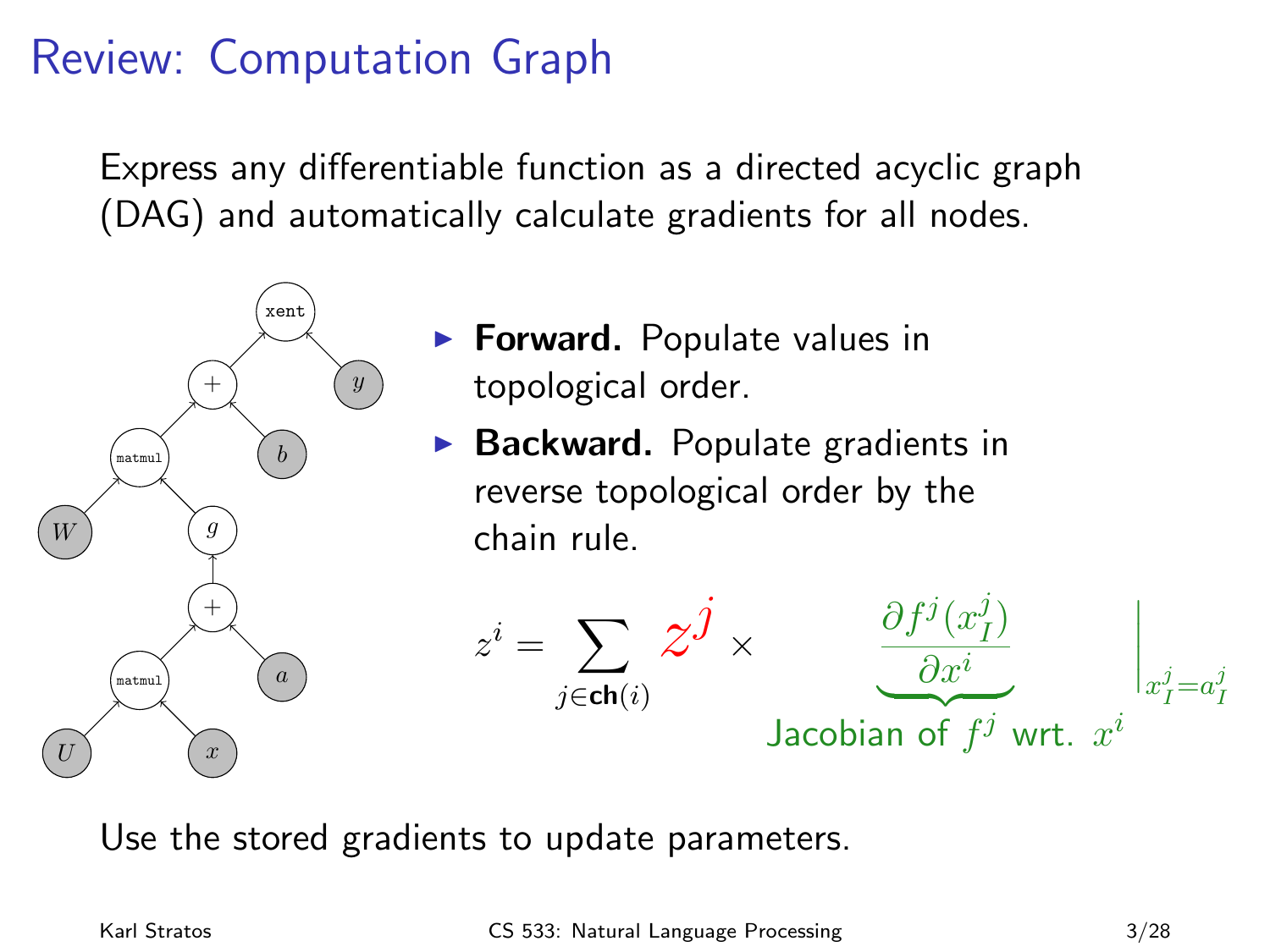## Training Tips

- $\triangleright$  Regularization: Dropout, label smoothing, layer normalization
- $\blacktriangleright$  Initialization: Uniform, normal, Xavier, Kaiming, and others
- $\triangleright$  Optimization: Appropriate learning rates, gradients with momentum, gradient clipping
- $\triangleright$  Ensembling: Average many stochastically trained neural models for variance reduction and improved generalization.
- $\blacktriangleright$  More tricks:
	- **Gradient accumulation:** Make batch size  $G$  times larger without using more memory by accumulating gradients over  $G$ batches before updating weights.
	- **Residual connection**: Use  $enc_{\theta}(x) + x$  to propagate gradient directly to  $x$ , useful with deep networks (hidden dim must equal input dim).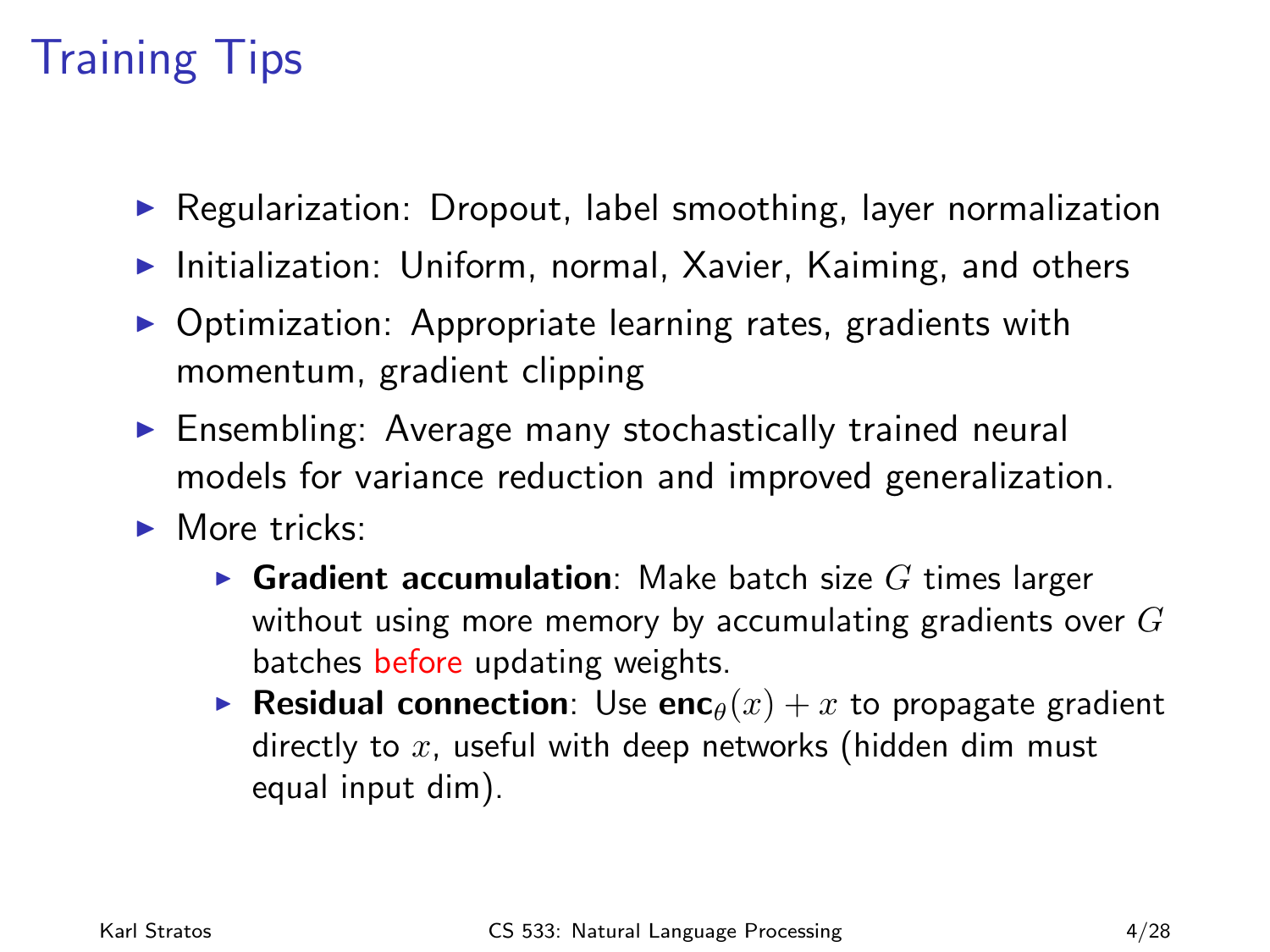#### Review: Need for Specialized Neural Architectures

- $\triangleright$  Feedforward implicitly assumes the input is a single vector.
- $\triangleright$  NLP: Input is a sequence!
- $\triangleright$  Option 1: BOW representation
	- $\triangleright$  Loses lots of information (e.g., ordering), high-dimensional
- $\triangleright$  Option 2: Giant feedforward with input dimension  $=$  max sequence length
	- $\triangleright$  Computationally intractable, too many parameters to learn
- $\triangleright$  Solution: Develop specialized architectures that can handle variable input lengths.
- $\triangleright$  Starting point: word embeddings
	- $\blacktriangleright$  Learn a dense low-dimensional vector for each word type.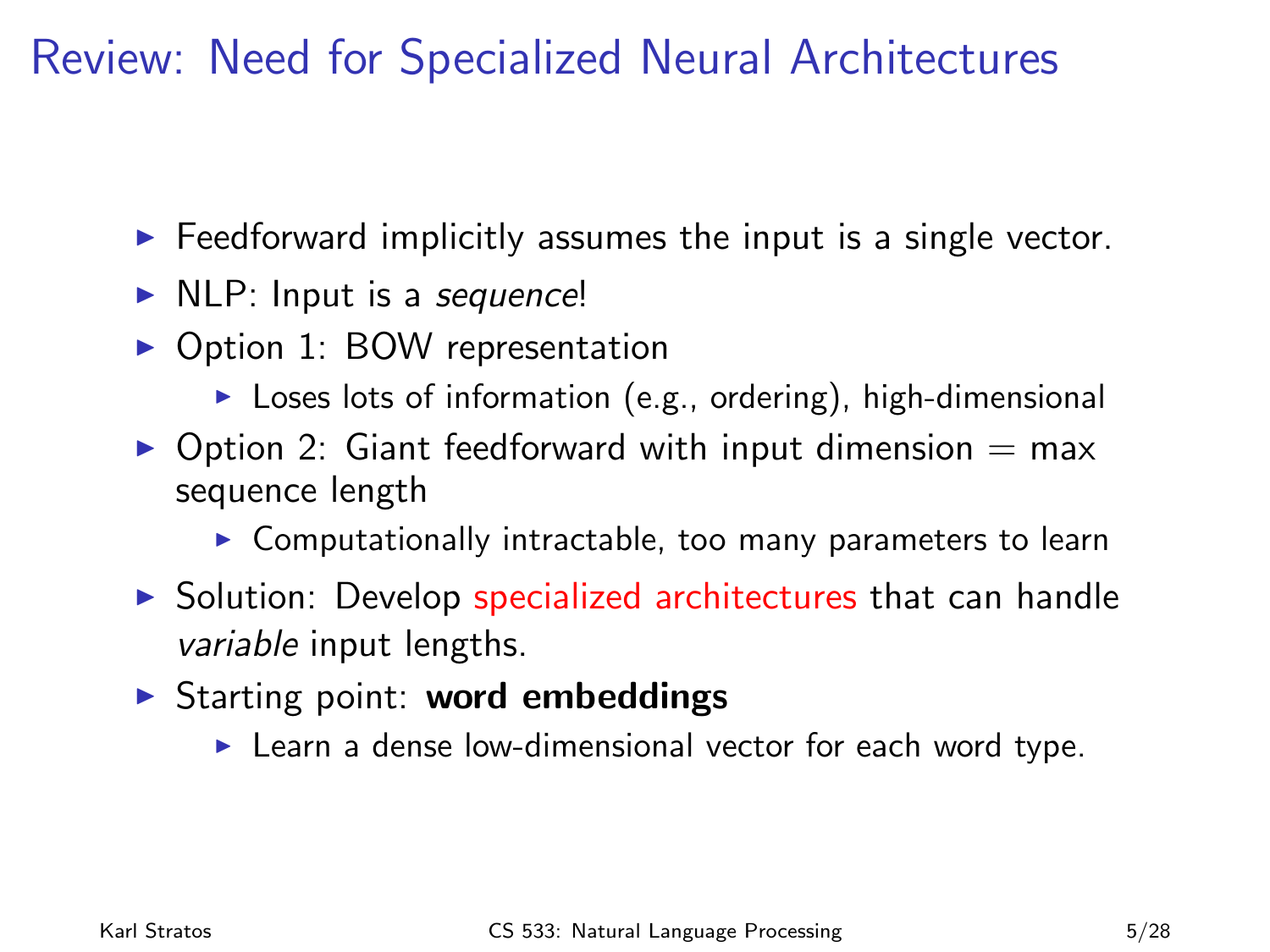#### Word Embeddings



## Generalization at word level!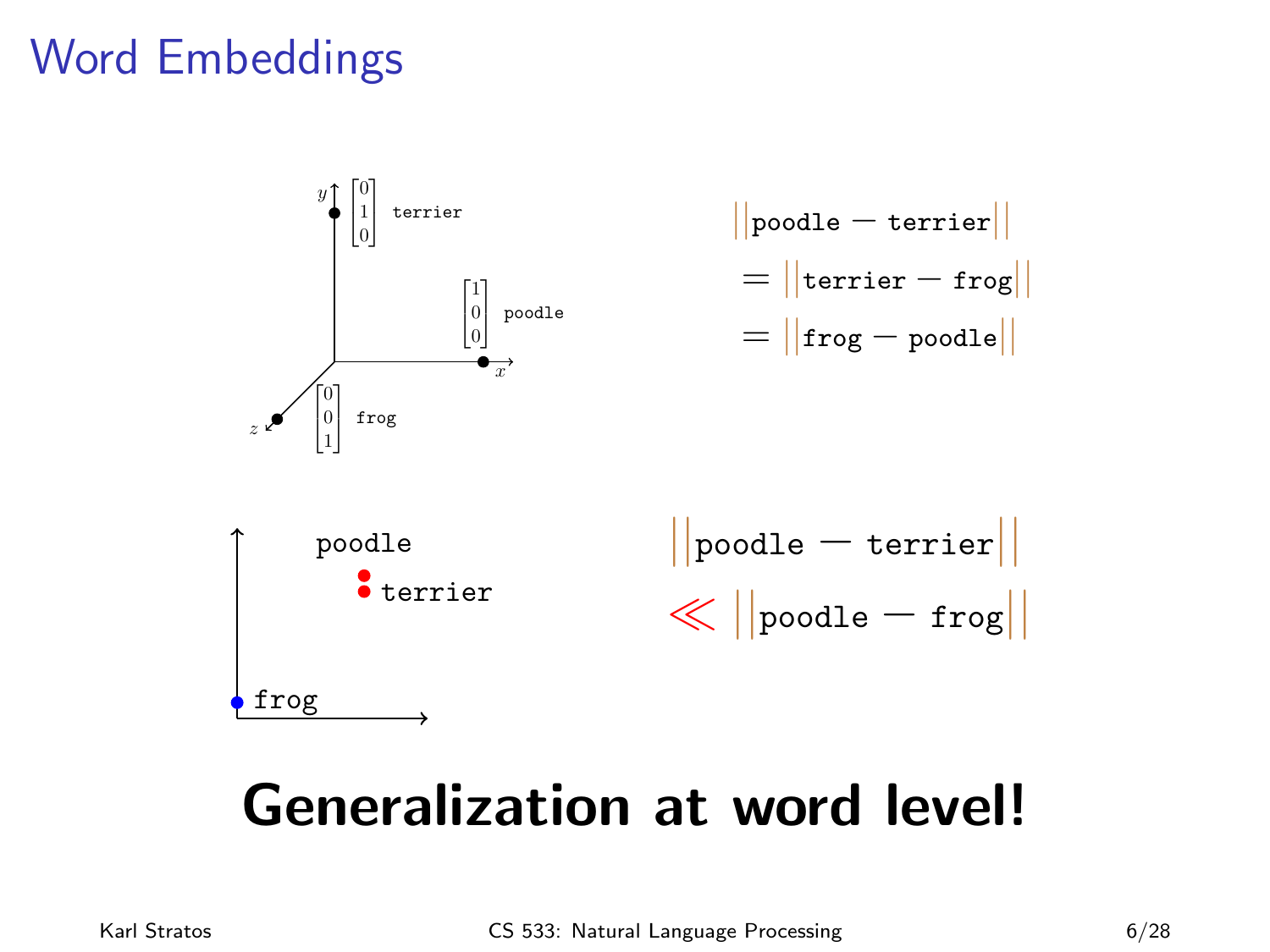#### Embedding Matrix in Practice

- **Part of model parameter**  $\theta$  **to learn (aka. "lookup table")**
- $E \in \mathbb{R}^{d_w \times V}$  where  $V = |\mathcal{V}|$  is the vocabulary size and  $d_w$  is the word embedding dimension (e.g., 128, 256, 512)
	- $\triangleright$  More generally can embed any features
	- Example: *n*-grams, special indicators (language, beginning/end of a span, etc.)
- $\blacktriangleright$  Efficient lookup operation

$$
E: \begin{bmatrix} 0 \\ 3 \\ 2 \end{bmatrix} \mapsto \begin{bmatrix} 0.7 & -0.1 & 0.3 & 0.1 \\ 0.2 & 0.1 & 0.1 & 0.7 \\ 0.0 & 0.8 & -0.4 & 0.6 \end{bmatrix}
$$

- $\blacktriangleright$  Very sparse updates: only a few columns of  $E$  updated on a single batch
- Special **padding token**:  $E(\text{}) = (0, \ldots, 0)$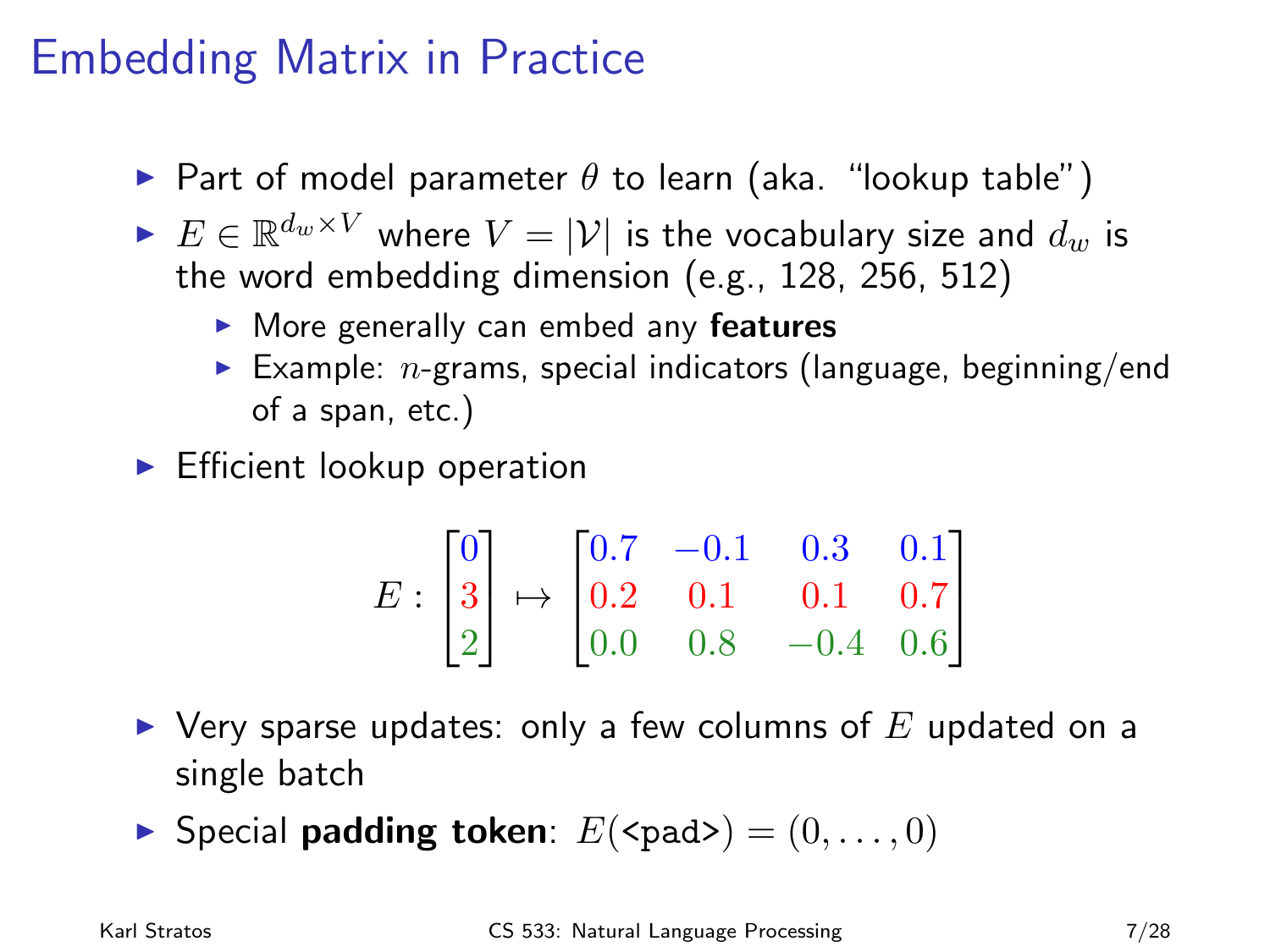### Continuous Bag-of-Words (CBOW) Encoder

 $\blacktriangleright$  enc $\theta: \mathcal{V}^+ \to \mathbb{R}^{d_w}$  defined by

$$
\mathbf{enc}_{\theta}(x_1 \dots x_T) = \frac{1}{T} \sum_{t=1}^T E(x_t)
$$

- $\blacktriangleright$  Optionally apply additional layers (e.g.,  $\mathsf{enc}_\theta(x_1 \dots x_T) = \tanh(W^1_T \sum_{t=1}^T E(x_t) + b)).$
- $\triangleright$  Differentiable in  $E$  and can be fed into a linear classifier to learn end-to-end
- $\triangleright$  Pros. Simple, natural continuous extension of bag-of-words (BOW) representation ( $\approx$  feedforward on BOW)
- $\triangleright$  Cons. Like BOW, CBOW is incapable of modeling word ordering.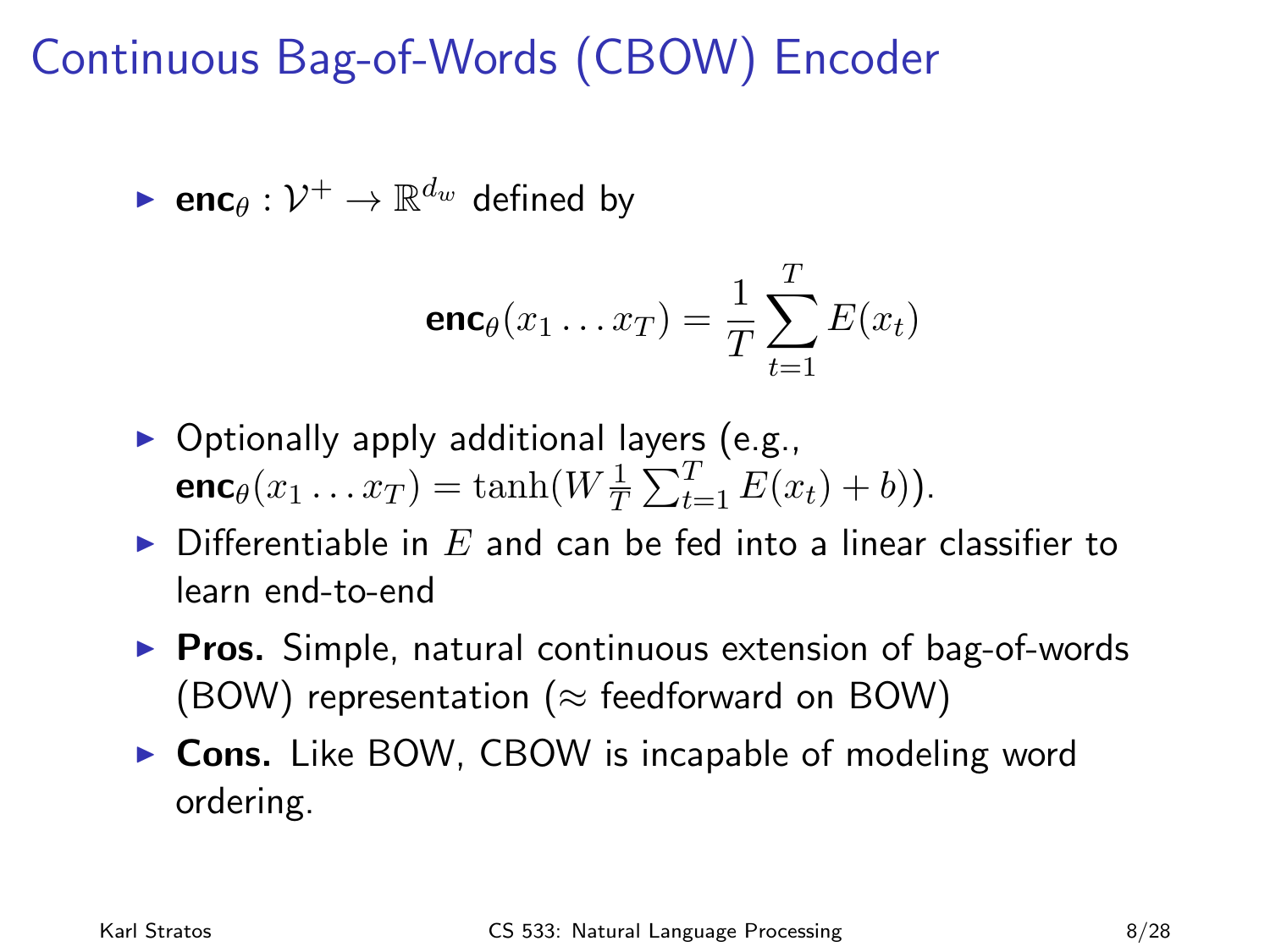#### Convolutional Layer

- I Idea: Slide an  $n$ -gram filter (aka. "kernel") across text to identify a certain aspect from local patterns
- Example: Trigram filter  $F_3$  "activates" at negative sentiment
	- $\blacktriangleright$  [the movie was] not super good  $\mapsto -0.2$
	- $\triangleright$  the [movie was not] super good  $\mapsto -0.1$
	- In the movie [was not super] good  $\mapsto 0.3$
	- In the movie was [not super good]  $\mapsto$  1.8

Take 1.8 is the final output of  $F_3$  on the sentence (large value means the filter is activated).

- $\triangleright$  Sliding can be implemented efficiently in parallel.
- ► Learnable parameter:  $U \in \mathbb{R}^{3 \times d_w}$  defining

$$
F_3(x_1 \ldots x_T) = \max_{t=1}^{T-3+1} g\left(\sum_{i,j} \underbrace{U}_{3 \times d_w \text{ et-wise multi.}} \underbrace{\odot}_{\text{Extwise multi.}} \underbrace{E(x_t, x_{t+1}, x_{t+2})}_{3 \times d_w} \bigg|_{i,j}\right)
$$

q is a nonlinear function (e.g.,  $ReLU$ ). U reused for all inputs Karl Stratos **CS 533: Natural Language Processing** 9/28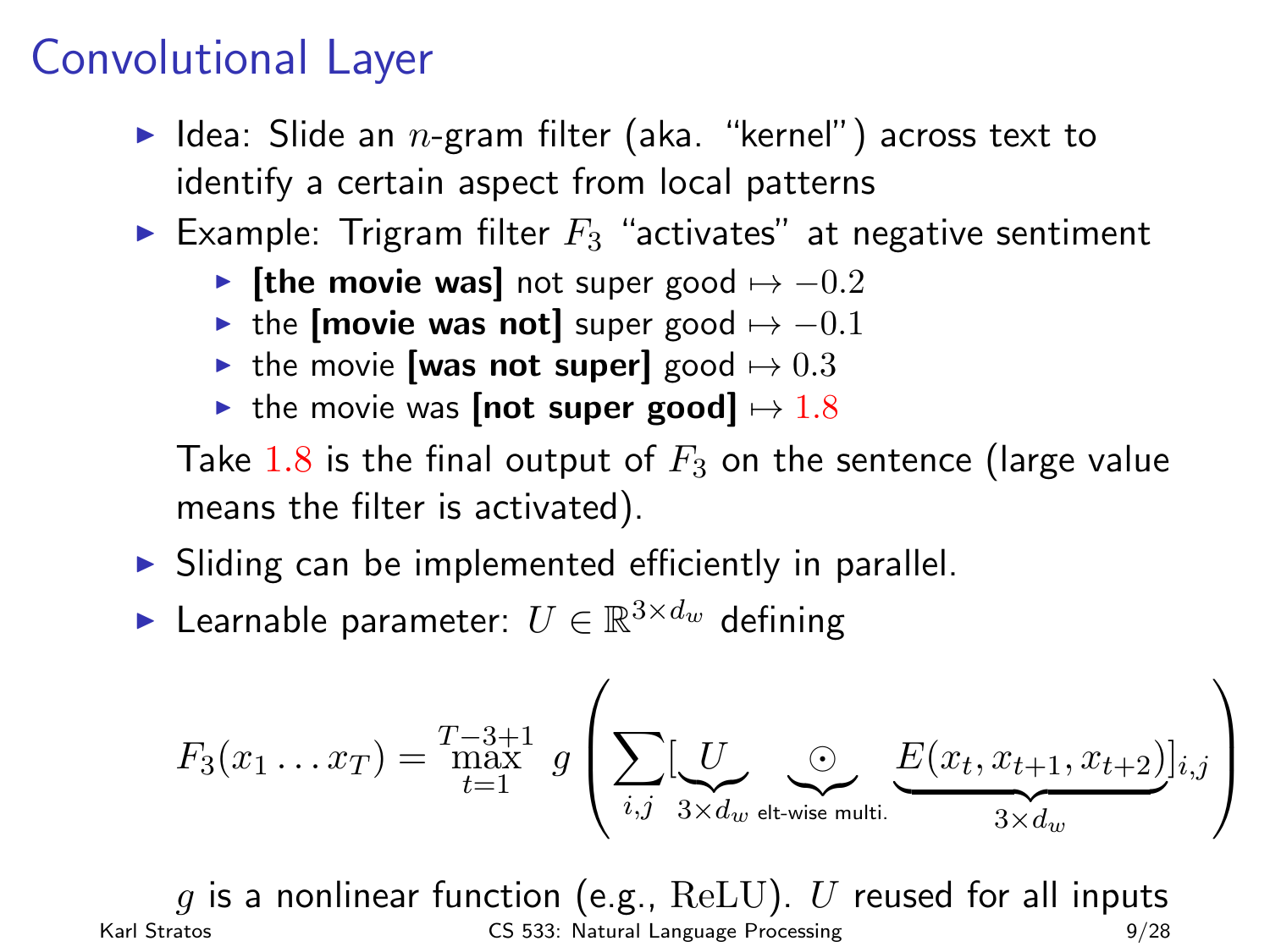#### Convolutional Neural Networks (CNNs)

 $\blacktriangleright$  Learn  $K$  "types" of trigram filter  $F_3=(F_3^{(1)})$  $F_3^{(1)}\ldots F_3^{(K)}$ 

- $\blacktriangleright$  Each type expected to learn different aspects
	- $\triangleright$  Depends on the learning problem (e.g., positive and negative sentiments for sentiment classification)
	- $\triangleright$  Certain key phrases activate certain filters ("is good .")
- $\blacktriangleright$  Treated as a  $K$ -dimensional encoder  $F_3: \mathcal{V}^+ \to \mathbb{R}^K$ .
- ► General CNNs: Multiple *n*-grams (e.g.,  $n \in \{3, 4, 5\}$ ) and concatenate outputs

$$
CNN_{n \in \{3,4,5\}, K}(x_1 \dots x_T) = \begin{bmatrix} F_3(x_1 \dots x_T) \\ F_4(x_1 \dots x_T) \\ F_5(x_1 \dots x_T) \end{bmatrix} \in \mathbb{R}^{3K}
$$

Treated as a  $WK$ -dimensional encoder where  $W$  is the number of  $n$  values

Karl Stratos CS 533: Natural Language Processing 10/28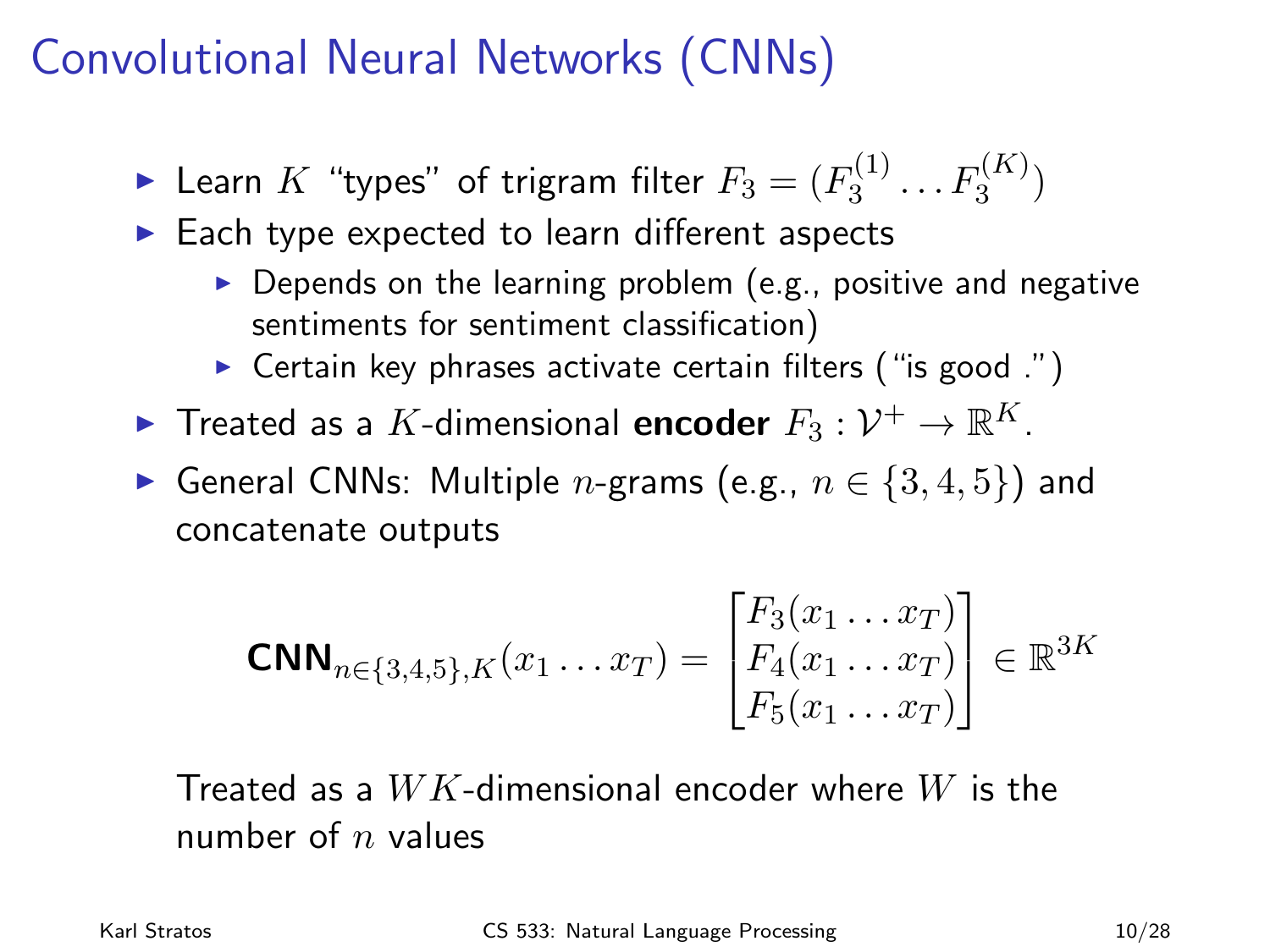#### Variations of CNNs

- $\triangleright$  Stacking: multiple convolutional layers stacked on each other
- $\triangleright$  Stride: Skip ahead when sliding (previously stride 1), reduces output dim
- $\triangleright$  Mean pooling: Instead of taking max activation, average all activations?

Stride  $> 1 +$  stacking: learn progressively "higher-level" patterns



(Image credit: Eisenstein)

"Dilated" CNN with 3 conv layers, stride 2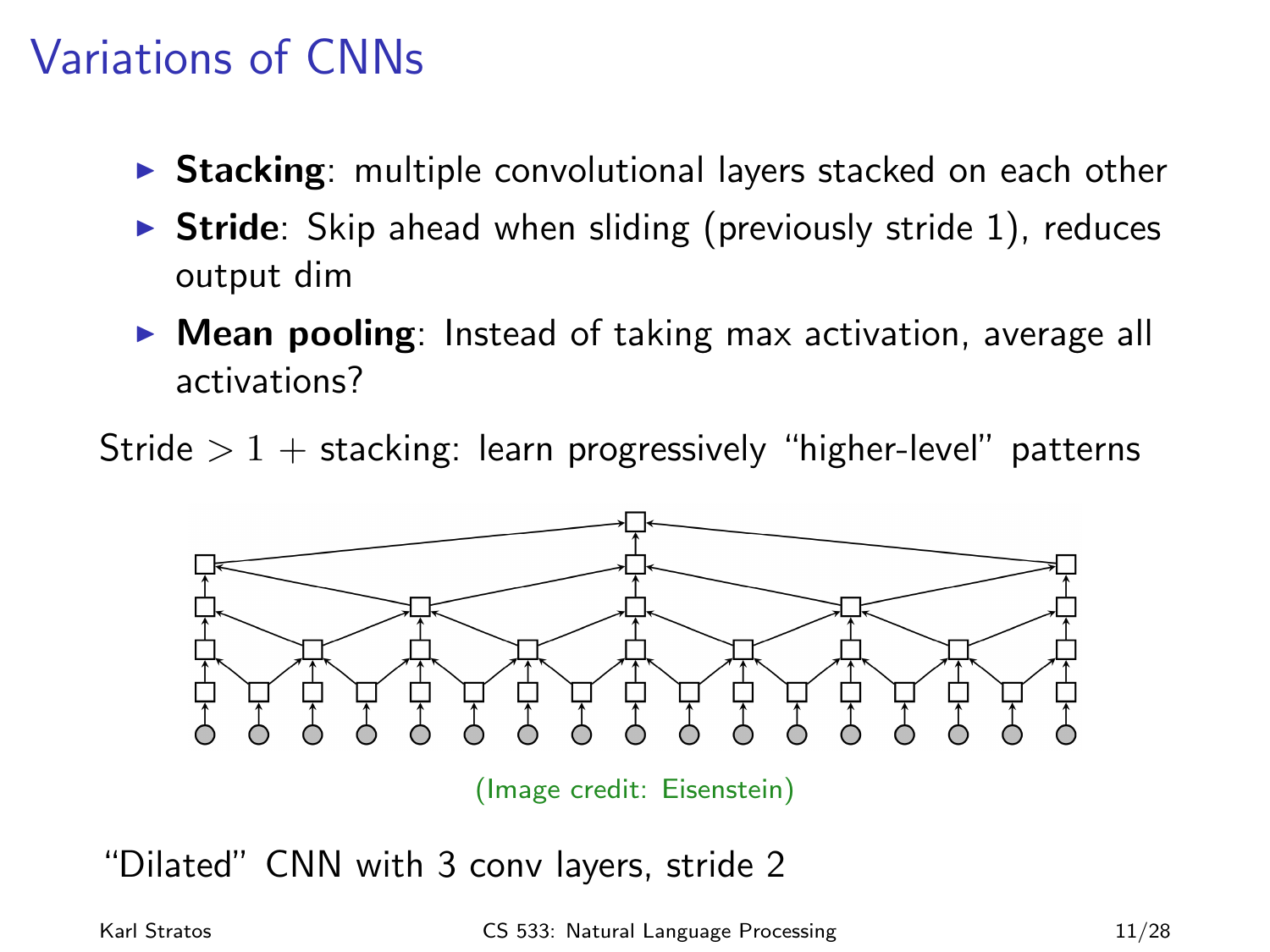### Computer Vision and CNNs

 $\triangleright$  CNNs originated from image processing.



- $\triangleright$  Motivation: translation invariance (can have bird appear anywhere in the image)
- $\triangleright$  Straightforward application to NLP by treating text as 1-dimensional image
	- $\triangleright$  Same motivation: can have "not good" appear anywhere
- $\triangleright$  Cons. Still cannot model word ordering beyond filter sizes.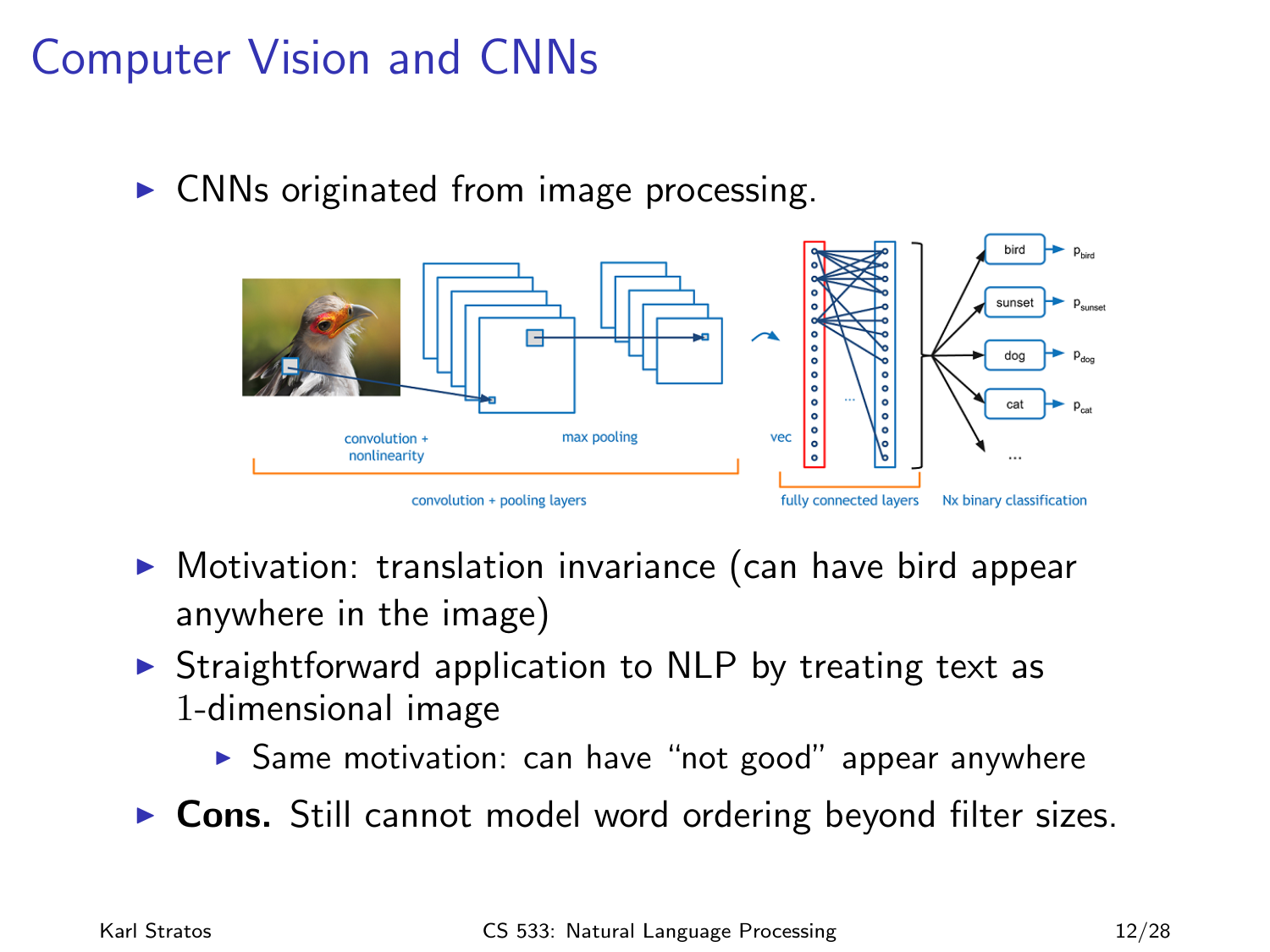#### Recurrent Neural Networks (RNNs)

I Idea: Read text  $x_1 \ldots x_T$  (already word embeddings for notational convenience) left-to-right, updating internal state

$$
h_0 = (0, \dots, 0)
$$
  
\n
$$
h_1 = \text{RNN}_{\theta}(h_0, x_1)
$$
  
\n
$$
h_2 = \text{RNN}_{\theta}(h_1, x_2)
$$

. . .

 $h_T = \text{RNN}_\theta(h_{T-1}, x_T)$ 

 $\blacktriangleright \; \mathsf{RNN}_\theta: \mathbb{R}^{d_h} \times \mathbb{R}^{d_w} \to \mathbb{R}^{d_h}$  is a feedforward ("RNN cell"), e.g.,

$$
\mathbf{RNN}_{\theta}(h_{t-1}, x_t) = \tanh\left(Wx_t + Vh_{t-1} + b\right)
$$

 $\blacktriangleright h_t \in \mathbb{R}^{d_h}$ : function of  $x_1 \ldots x_t$ 

 $h_t = \text{RNN}_{\theta}(\cdots \text{RNN}_{\theta}(\text{RNN}_{\theta}(0_d, x_1), x_2), \cdots, x_t)$ 

Karl Stratos CS 533: Natural Language Processing 13/28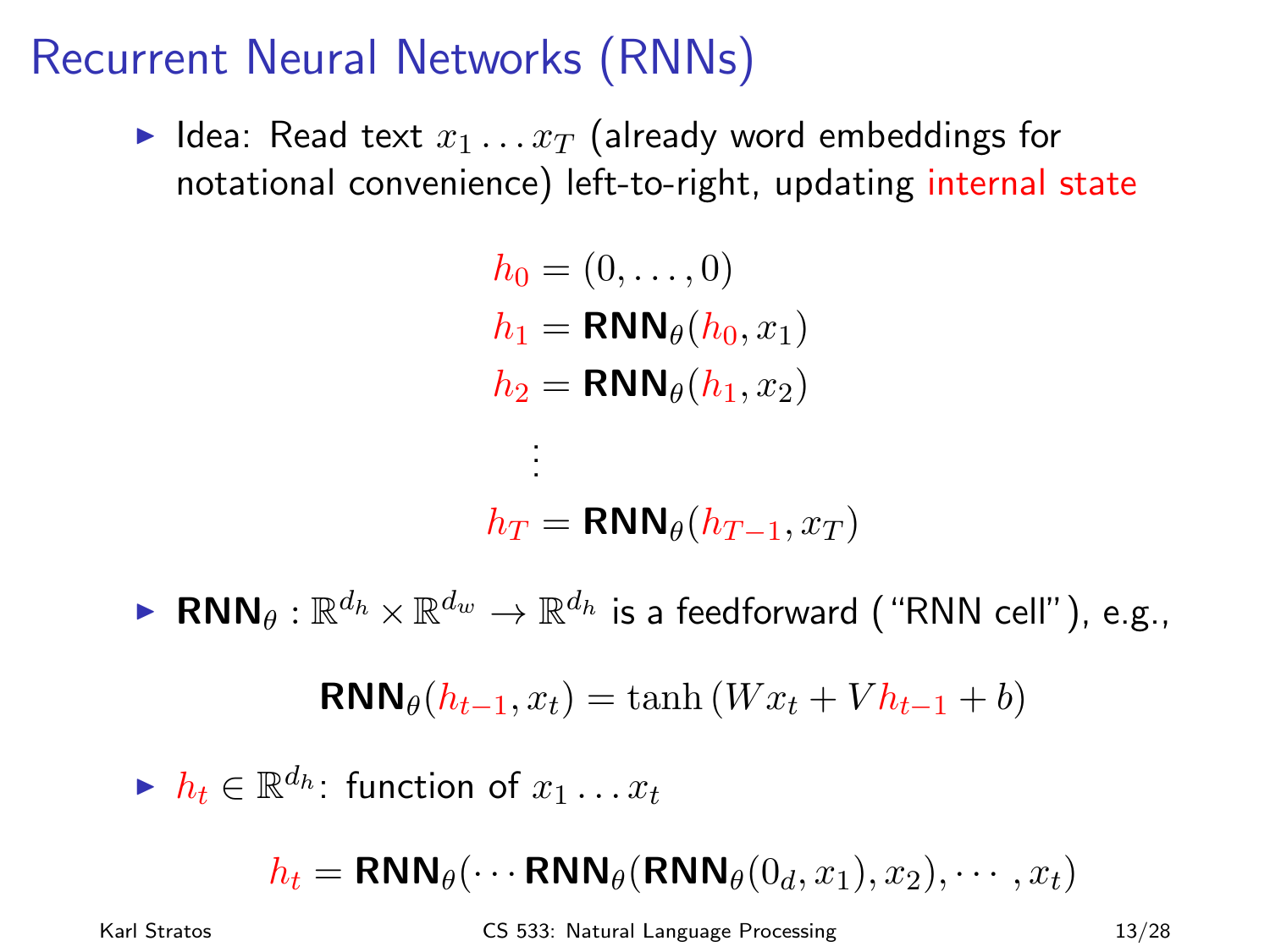#### Stacked RNNs

 $\blacktriangleright$  Number of RNN layers  $K$ 

► Stacked RNN cell  $\text{RNN}_\theta : \mathbb{R}^{Kd_h} \times \mathbb{R}^{d_w} \to \mathbb{R}^{Kd_h}$ 

$$
\mathsf{RNN}_{\theta}(x_t, h_{t-1} = (h_{t-1}^{(1)} \dots h_{t-1}^{(K)})) = (h_t^{(1)} \dots h_t^{(K)})
$$

consisting of  $K$  RNN cells

$$
h_t^{(1)} = \text{RNN}_{\theta}^{(1)}(h_{t-1}^{(1)}, x_t) \qquad \text{RNN}_{\theta}^{(1)} : \mathbb{R}^{d_h} \times \mathbb{R}^{d_w} \to \mathbb{R}^{d_h}
$$
  
\n
$$
h_t^{(2)} = \text{RNN}_{\theta}^{(2)}(h_{t-1}^{(2)}, h_t^{(1)}) \qquad \text{RNN}_{\theta}^{(2)} : \mathbb{R}^{d_h} \times \mathbb{R}^{d_h} \to \mathbb{R}^{d_h}
$$
  
\n
$$
\vdots
$$
  
\n
$$
h_t^{(K)} = \text{RNN}_{\theta}^{(K)}(h_{t-1}^{(K)}, h_t^{(K-1)}) \qquad \text{RNN}_{\theta}^{(K)} : \mathbb{R}^{d_h} \times \mathbb{R}^{d_h} \to \mathbb{R}^{d_h}
$$
  
\n
$$
\text{Maps } x_1 \dots x_T \text{ to } h_1 \dots h_T \in \mathbb{R}^{K d_h}
$$
  
\n
$$
\text{Often just use the final layer } h_1^{(K)} \dots h_T^{(K)} \in \mathbb{R}^{d_h}
$$

Karl Stratos CS 533: Natural Language Processing 14/28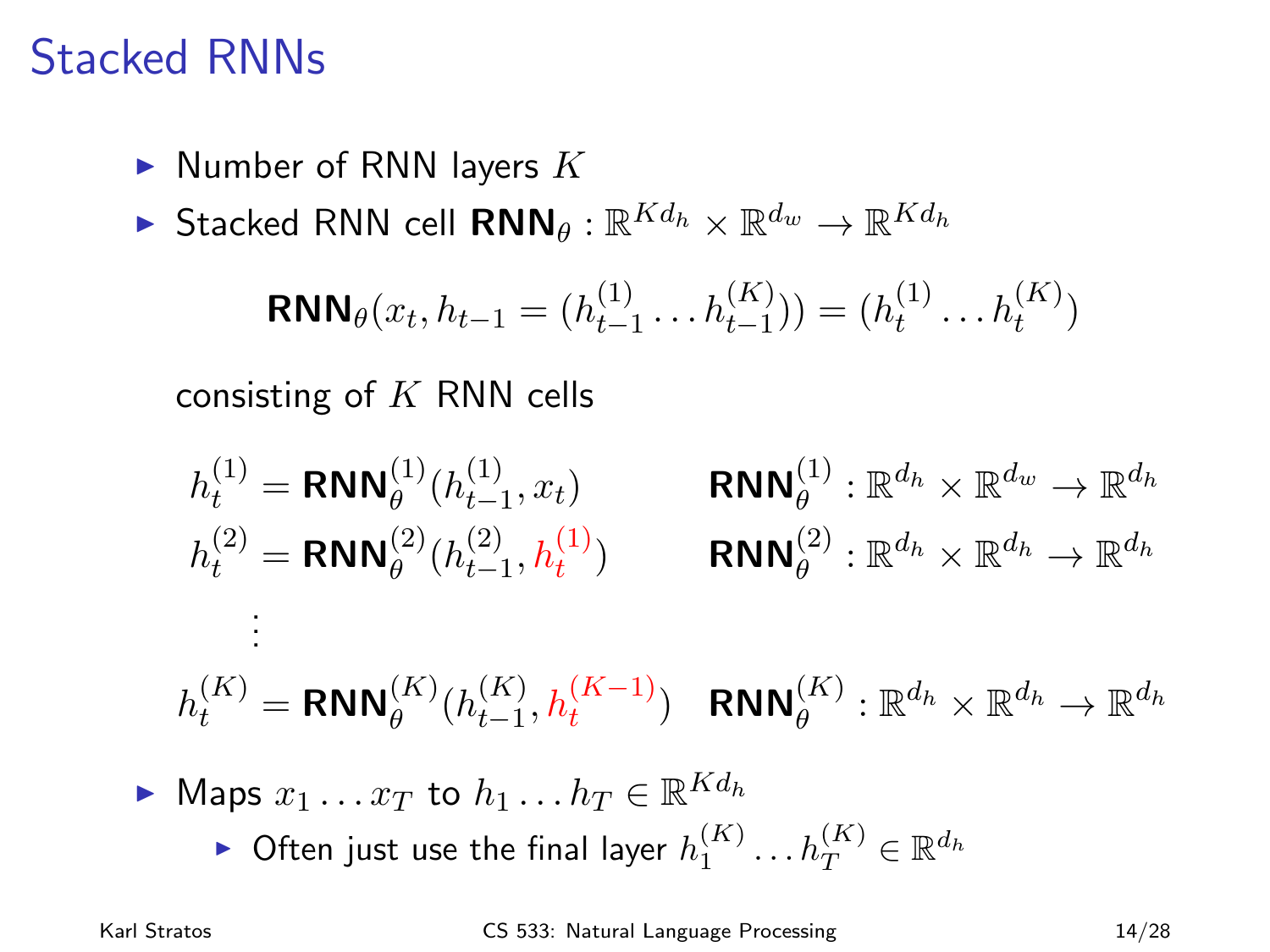Exploding/Vanishing Gradient Problems

 $\blacktriangleright$  In general, deep networks with multiplicative weights get gradients in exponential form

$$
\left|\frac{\partial w^n x}{\partial x}\right| = |w^n| \approx \left\{\begin{array}{ll} 0 & \text{if } |w| < 1 \text{ ("vanishes")} \\ \infty & \text{if } |w| > 1 \text{ ("explodes")} \end{array}\right.
$$

- RNN: if  $x_1 \ldots x_T$  is long, gradient of  $\text{Loss}(h_T)$  wrt. variables with small  $t$  will either vanish or explode.
- $\blacktriangleright$  Solutions
	- $\blacktriangleright$  Gradient clipping
	- Architectural modifications: maintain an extra "cell" state  $c_t$ that we carry over without losing signals (e.g., LSTM)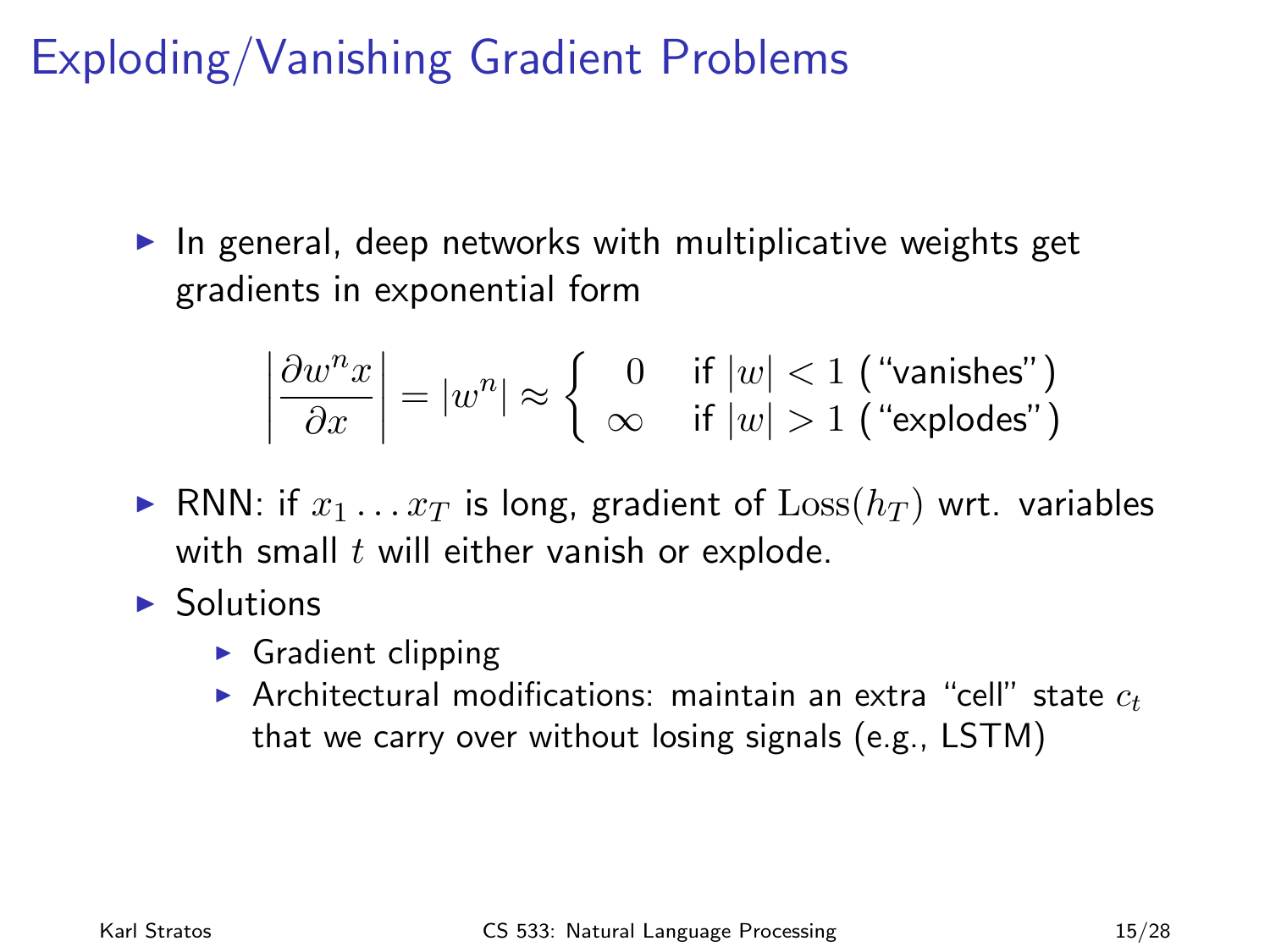### Long Short-Term Memory (LSTM) Cell

► Parameters (omitting bias terms)  $U^q, U^c, U^o \in \mathbb{R}^{d_h \times d_w}$ ,  $V^q, V^c, V^o, W^q, W^o \in \mathbb{R}^{d_h \times d_h}$ 

$$
q_t = \sigma (U^q x_t + V^q h_{t-1} + W^q c_{t-1})
$$
  
\n
$$
c_t = (1 - q_t) \odot c_{t-1} + q_t \odot \tanh (U^c x_t + V^c h_{t-1})
$$
  
\n
$$
o_t = \sigma (U^o x_t + V^o h_{t-1} + W^o c_t)
$$
  
\n
$$
h_t = o_t \odot \tanh(c_t)
$$

I Idea: Memory cells  $c_t$  can carry long-range information (image credit: Colah's blog)



Cell states typically ignored: loss still defined using  $h_t$ 

Karl Stratos **CS 533:** Natural Language Processing 16/28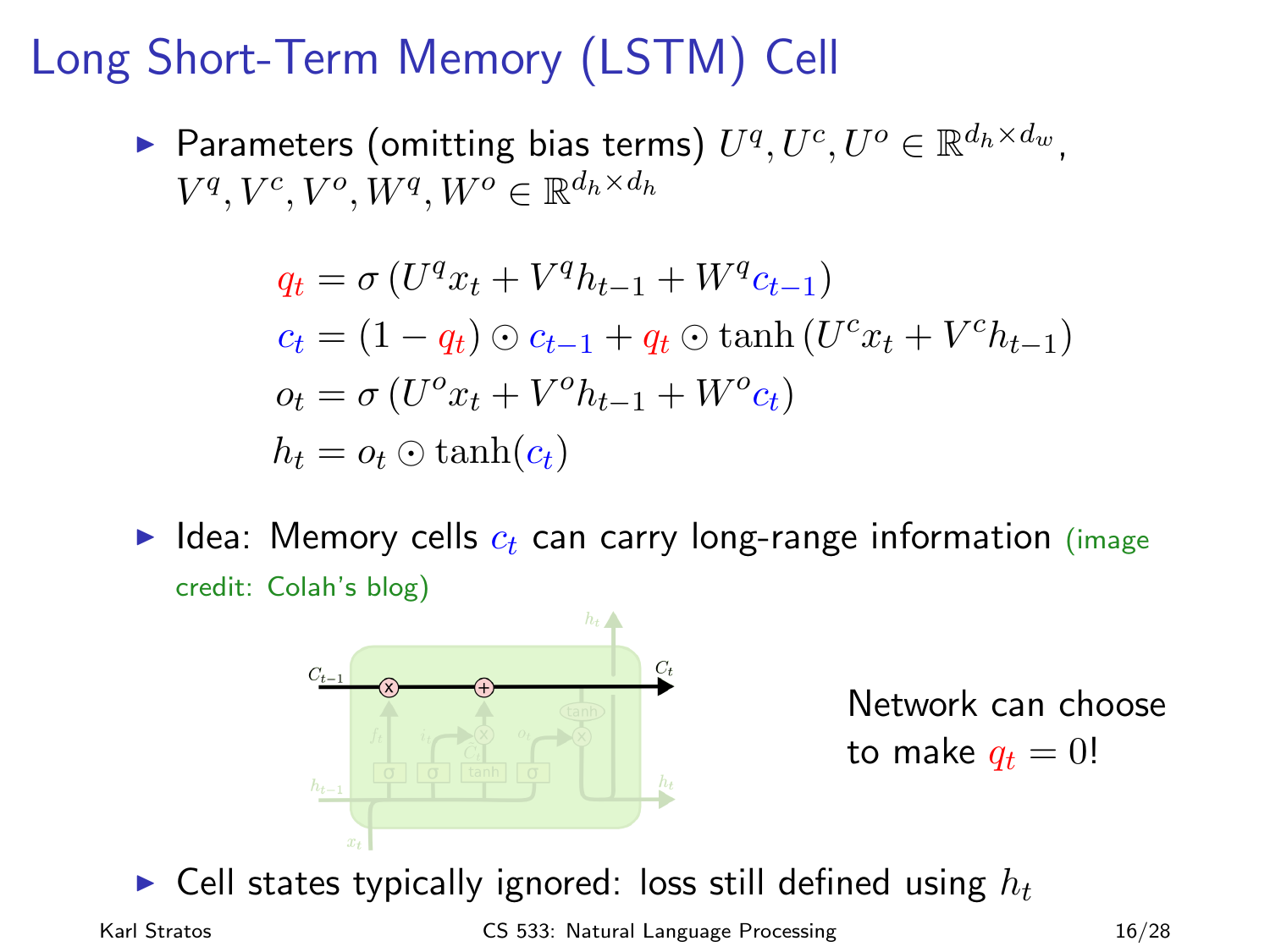#### Bidirectional RNNs

Left-to-right RNN:  $h_t$  is a function of  $x_{t'}$  for  $t' \leq t$  only **Bidirectional RNN**: Make  $h_t$  a function of all  $x_1 \ldots x_T$  as follows.



- ► Left-to-right RNN:  $\overrightarrow{\text{RNN}}_{\theta}(x_1 \dots x_T) = \overrightarrow{h}_1 \dots \overrightarrow{h}_T$
- ► Right-to-left RNN:<br>  $\overleftrightarrow{\text{RNN}}_{\theta}(x_T \dots x_1) = \overleftarrow{h}_T \dots \overleftarrow{h}_1$
- $\blacktriangleright$  New representation of  $x_t$

$$
h_t = (\overrightarrow{h}_t, \overleftarrow{h}_{T-t+1}) \in \mathbb{R}^{2d_h}
$$

 $\triangleright$  Both RNNs learned jointly to optimize some loss (in  $h_t$ ).

To get single vector, can average  $h_1 \dots h_T \in \mathbb{R}^{2d_h}.$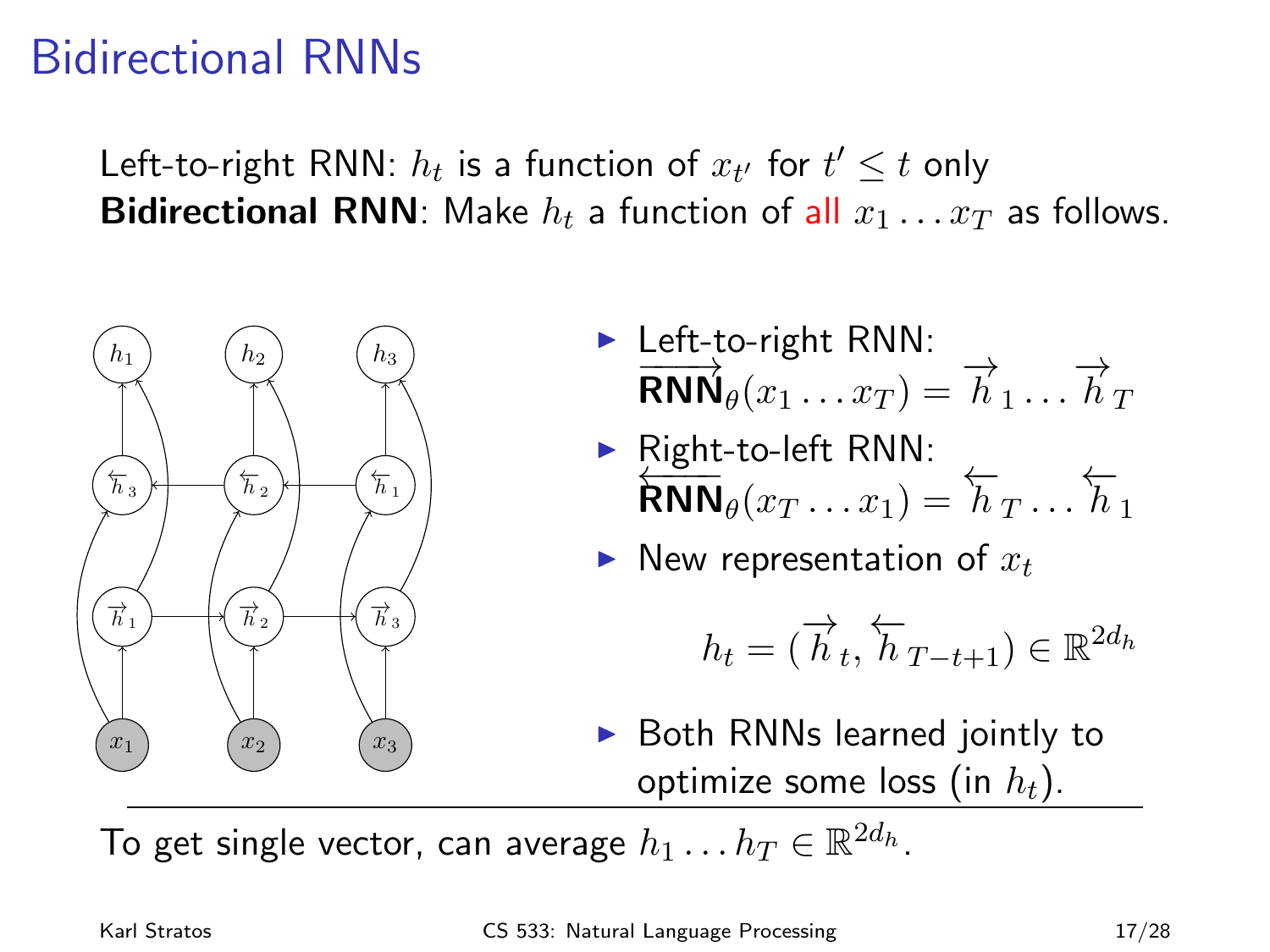#### Problems with Recurrent Architectures

Recurrent architectures are intuitive and effective.

- $\triangleright$  Compact recurrent cell updating an internal state is similar to how humans read text.
- $\triangleright$  Sensitive to word ordering
- $\triangleright$  Performs well, especially with LSTM cells and bidirectional variants

## BUT

**Slow.** Computation of  $h_1 \ldots h_T$  cannot be parallelized

► Must compute  $h_{t-1}$  first before computing  $h_t$ .

 $\triangleright$  Shallow bidirectionality. Even if bidirectional, only a function of one side until the end of RNN computation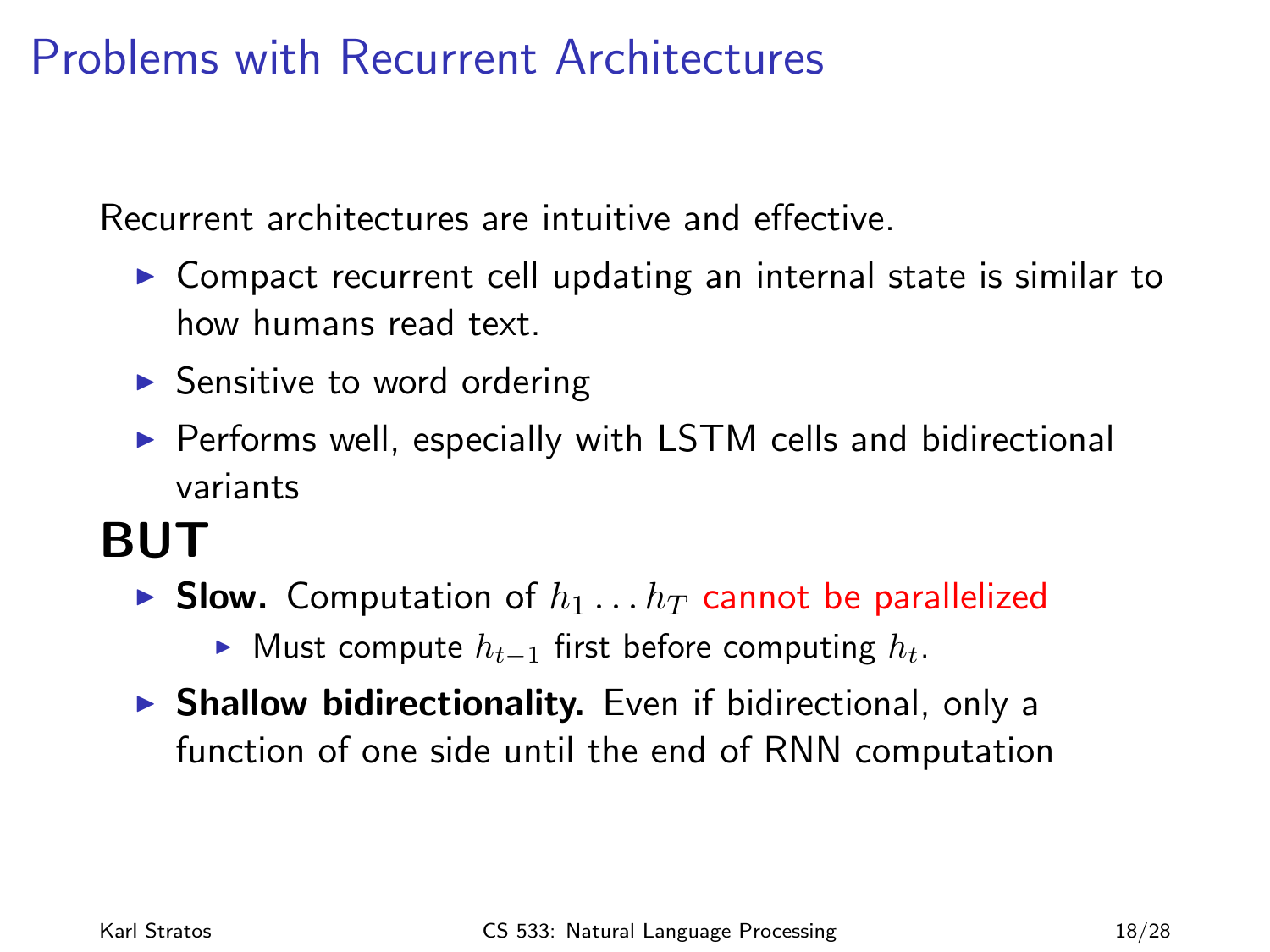#### Attention

- $\triangleright$  Key recent progress in deep learning (originated from NLP)
- $\blacktriangleright$  Idea: Let the model select which input vectors to use, by defining a distribution over them
- $\blacktriangleright$  Three types of vector
	- ► Query vector:  $q \in \mathbb{R}^d$
	- ► Key/value vectors:  $(k_1, v_1) \dots (k_T, v_T) \in \mathbb{R}^d \times \mathbb{R}^d$
- Sometimes key/value collectively called memory bank  $M$
- $\blacktriangleright$  Compute an embedding from  $M$  "attended" by q

$$
(p_1 \dots p_T) = \operatorname{softmax}(q^\top k_1, \dots, q^\top k_T)
$$

$$
\operatorname{Attn}(q, M) := \sum_{t=1}^T p_t v_t
$$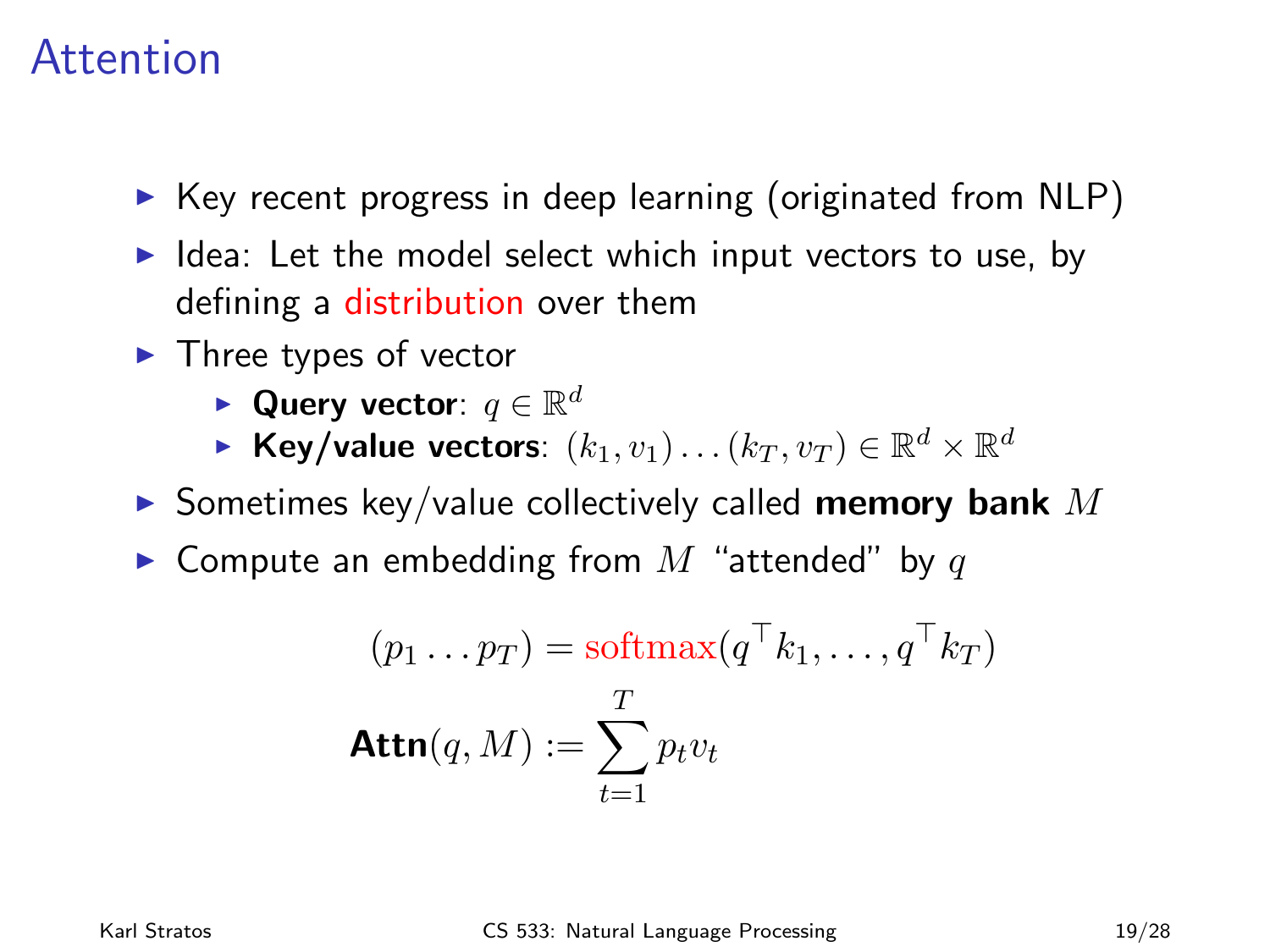#### Attention in Matrix Form

#### Input

\n- ▶ 
$$
Q = (q_1 \dots q_{T'}) \in \mathbb{R}^{T' \times d}
$$
:  $T'$  query vectors as rows
\n- ▶  $K = (k_1 \dots k_T) \in \mathbb{R}^{T \times d}$ :  $T$  key vectors as rows
\n- ▶  $V = (v_1 \dots v_T) \in \mathbb{R}^{T \times d}$ :  $T$  value vectors as rows
\n
\nOutput

$$
\blacktriangleright A = (a_1 \dots a_{T'}) \in \mathbb{R}^{T' \times d}: a_t = \text{Attn}(q_t, M = (K, V))
$$

Compute  $A = \text{Attn}(Q, K, V)$  efficiently in matrix form:

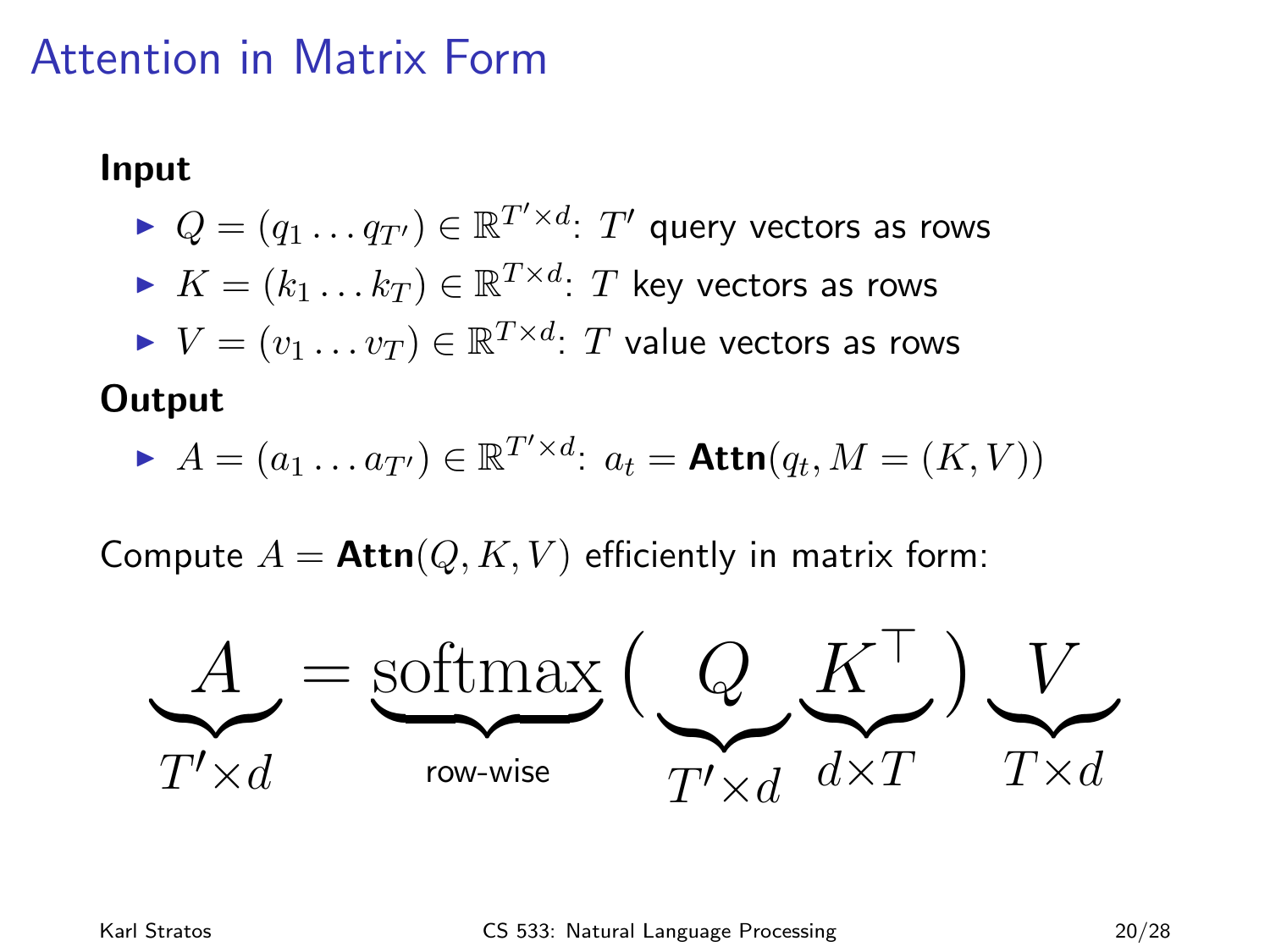#### Multi-Head Attention

- I Idea: Make H types of attention ("heads")
	- $\blacktriangleright$  May learn different attention behaviors.

 $(0.7, 0.1, 0.1, 0.0)$  (head 1)  $(0.0, 0.1, 0.5, 0.4)$  (head 2)

 $\triangleright$  Unlike raw attention, there are learnable parameters.

1. For each type  $\tau \in \{q, k, v\}$ : Linear function  $f_{\theta}^{(\tau,i)}: \mathbb{R}^d \rightarrow \mathbb{R}^{d/H}$  for  $i=1 \ldots H$  (assume  $d$  is divisible by  $H)$ 2. Linear function  $g_{\theta} : \mathbb{R}^d \to \mathbb{R}^d$ 

► Given  $Q \in \mathbb{R}^{T' \times d}$  and  $K, V \in \mathbb{R}^{T \times d}$ , compute

$$
\text{Attn}_{\theta}^{H}(Q, K, V) = g_{\theta}\left(\bigoplus_{i=1}^{H} \text{Attn}(\underbrace{f_{\theta}^{(q,i)}(Q)}_{\text{d}/H}, \underbrace{f_{\theta}^{(k,i)}(K)}_{\text{d}/H}, \underbrace{f_{\theta}^{(v,i)}(V))}_{\text{d}/H}\right)
$$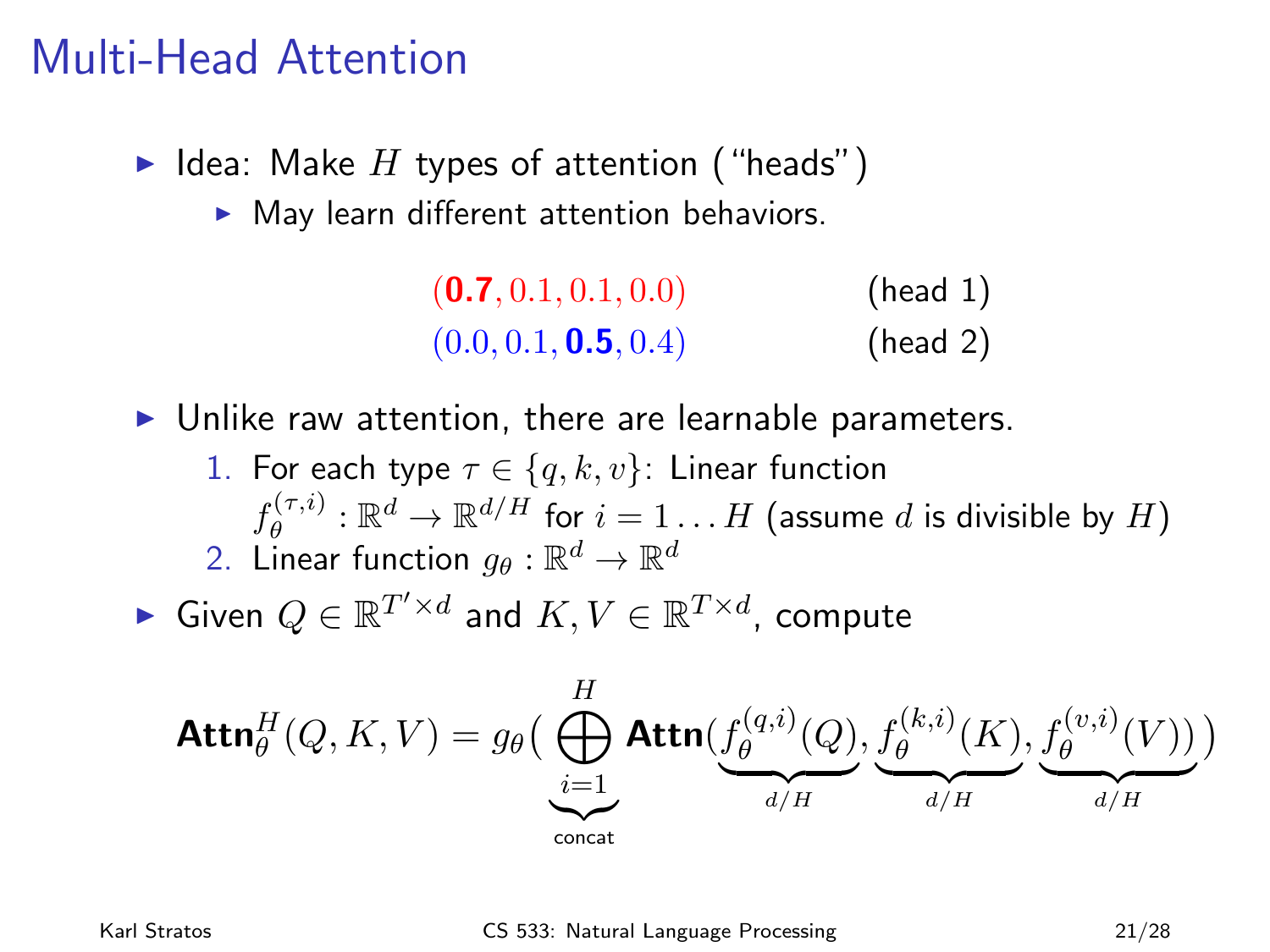#### Application: Self-Attention Encoder

- ► Initial word embeddings  $X = (x_1 \dots x_T) \in \mathbb{R}^{T \times d}$
- ► Want new embeddings  $Z = (h_1 \dots h_T) \in \mathbb{R}^{T \times d}$  such that  $h_t$ is a function of all  $x_1 \ldots x_T$
- **Self-attention**: Use X as key, query, value at the same time!

$$
Z = \mathbf{Attn}^H_\theta(X,X,X)
$$

- $\blacktriangleright$  Multi-head attention parameters will "specialize" X internally.
- In Unlike recurrent,  $h_t$  has direct connection to every input.



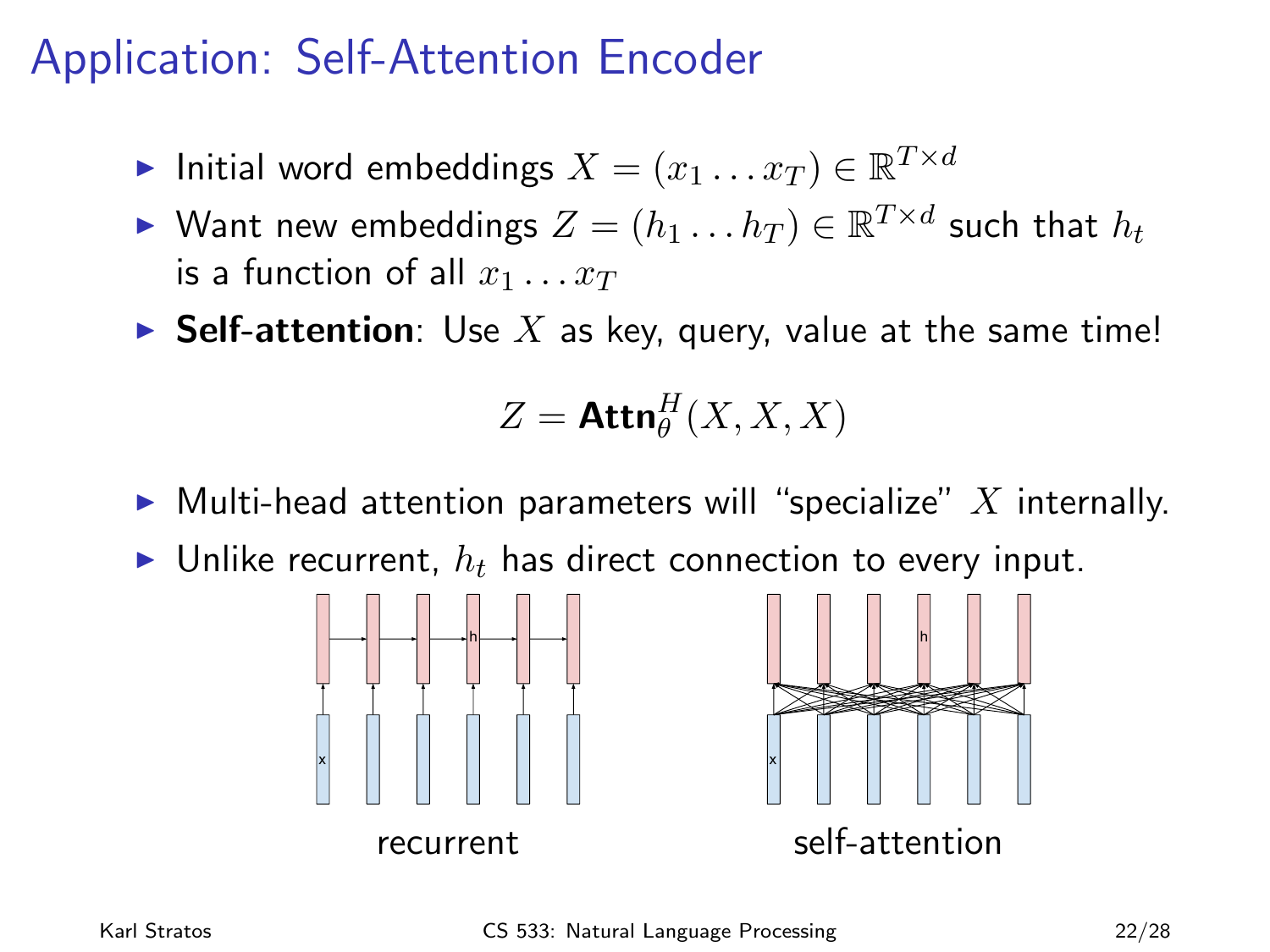#### Transformer Encoder (Vaswani et al., 2017)

- $\triangleright$  Do self-attention many times, with other tricks like dropout, residual connection, layer normalization.
- $\triangleright$  There is no "right" implementation, other than the general importance of multiple applications of self-attention.
- ► Example: Given  $X = Z_0 \in \mathbb{R}^{T \times d}$ , for layer  $l = 1 \dots 6$ , compute using layer-specific parameters

$$
N_{l-1} = \text{LayerNormalization}_{\theta}(Z_{l-1})
$$

$$
H_{l} = \text{Attn}_{\theta}^{H}(N_{l-1}, N_{l-1}, N_{l-1})
$$

$$
\widehat{Z}_{l} = \text{Dropout}_{0.1}(H_{l}) + Z_{l-1}
$$

$$
Z_{l} = \text{NonlinearTransformation}(\widehat{Z}_{l})
$$

Use  $Z_6 \in \mathbb{R}^{T \times d}$  as final d-dimensional embeddings of the input tokens.

 $\triangleright$  To get a single vector, can either average or take the first row.

Karl Stratos **CS 533: Natural Language Processing** 23/28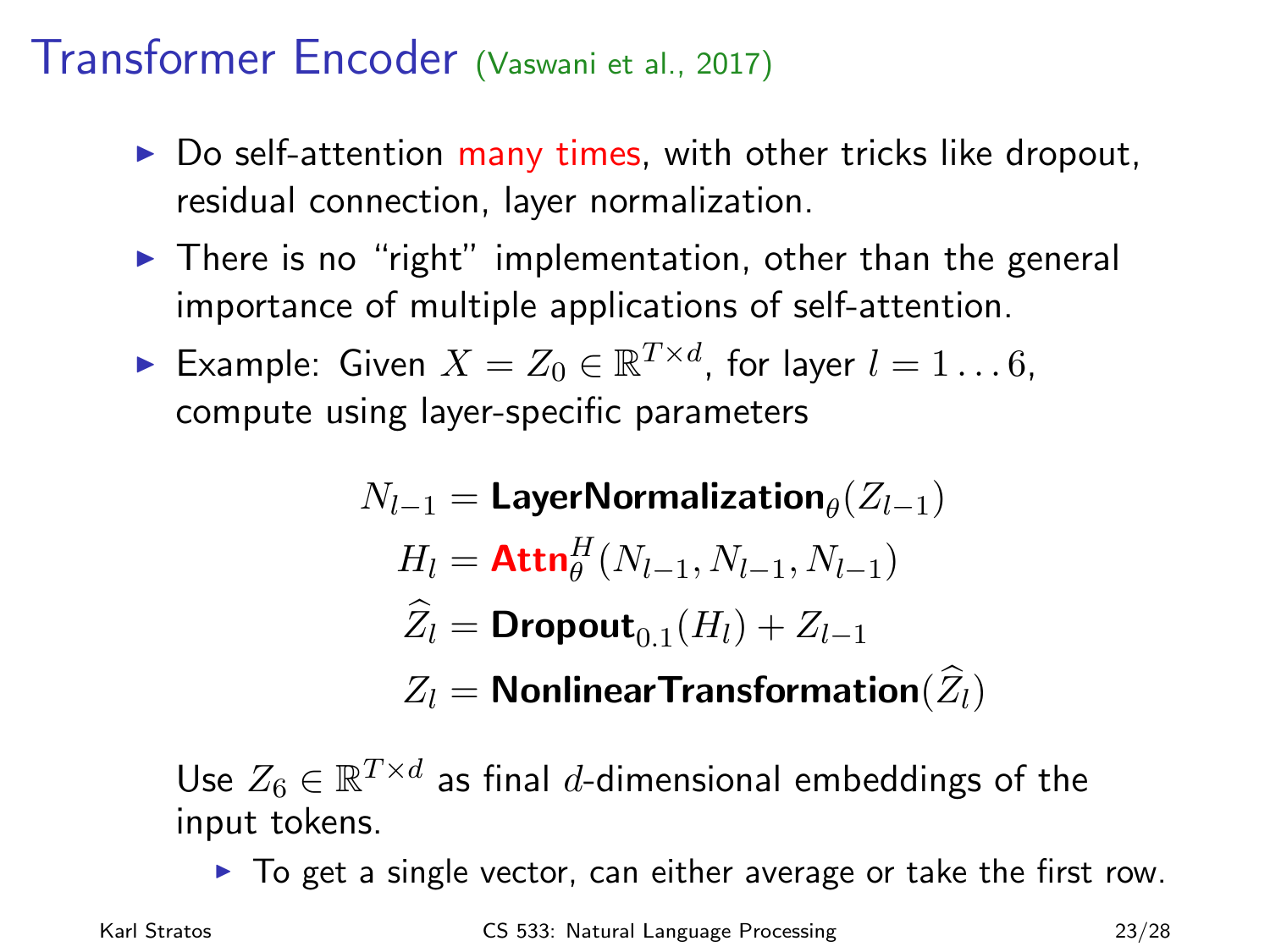## Bidirectional RNNs vs Transformers



not bidirectional until later and deeply bidirectional



Transformer: "vertically recurrent"

Intuition: Can refine its state for many rounds (multi-hop reasoning)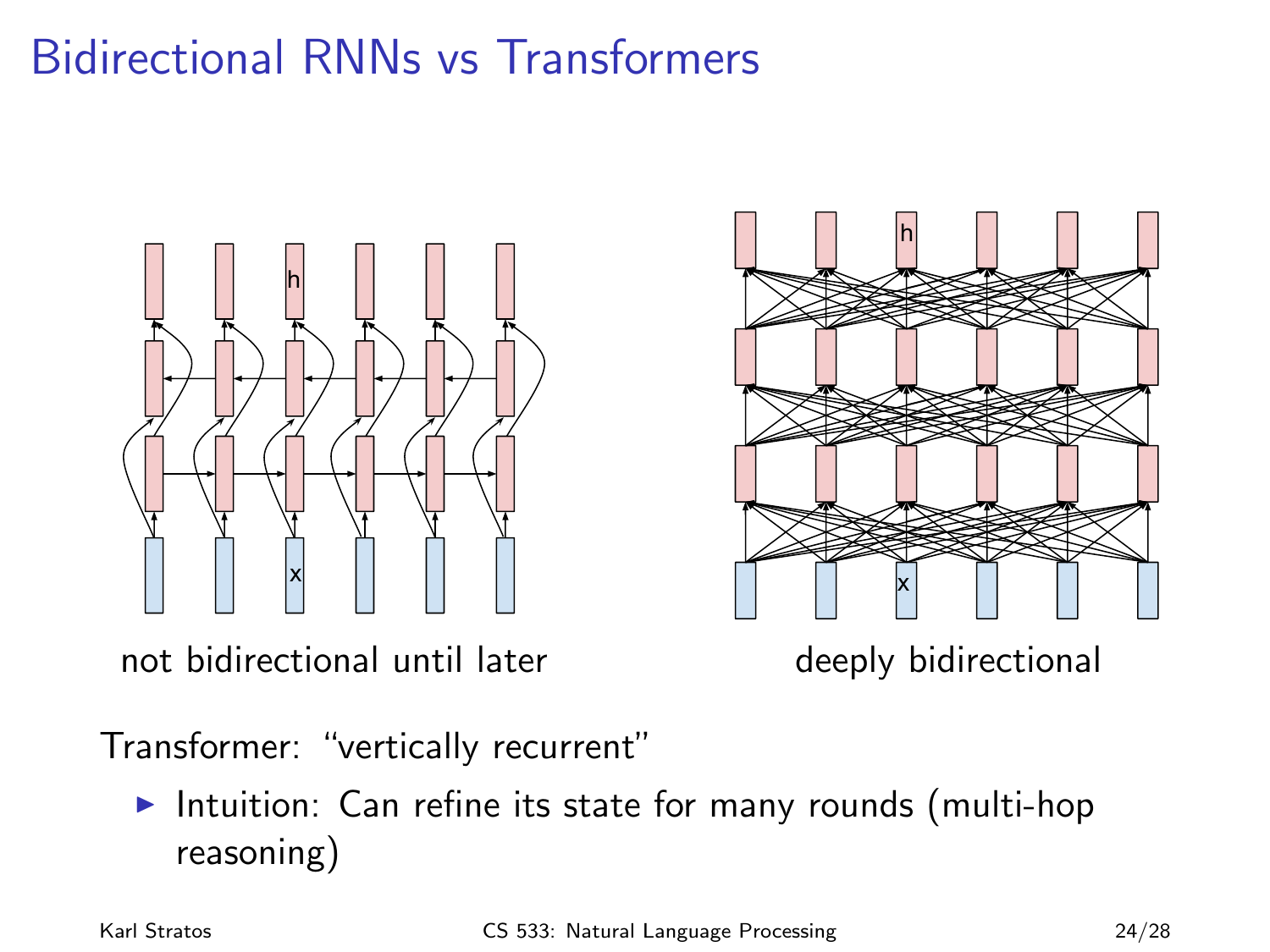#### Self-Attention Visualization (Vaswani et al., 2017)

Layer 5 and 6, one of the "heads"



#### Different heads learn different weights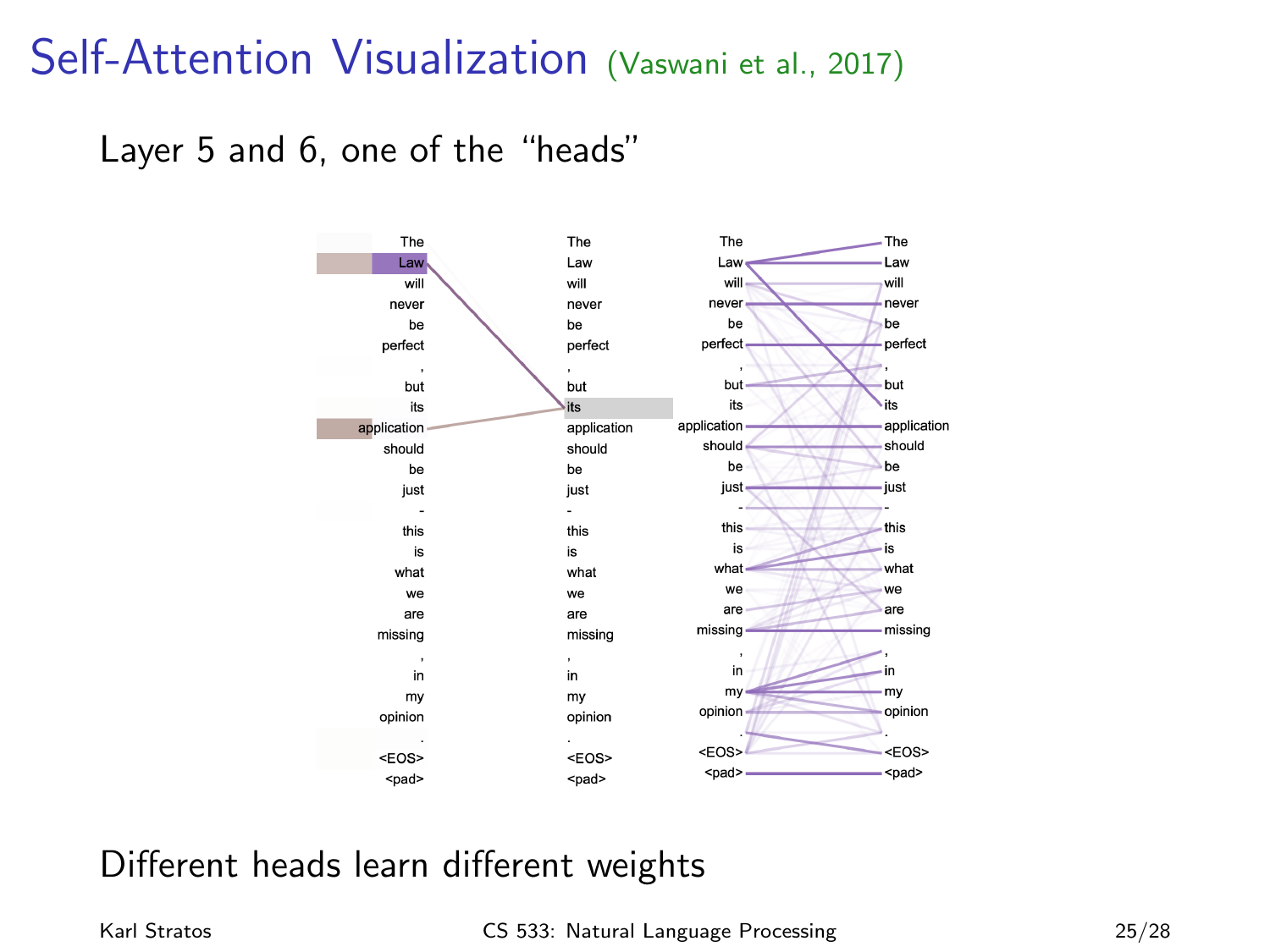#### Details: Position Encodings, Masking

 $\triangleright$  Attention does not differentiate positions.

 $\mathsf{Attn}(q, ((k_1, k_2), (v_1, v_2))) = \mathsf{Attn}(q, ((k_2, k_1), (v_2, v_1)))$ 

- $\triangleright$  Solution: Explicitly model positions at input level. Various approaches:
	- **Absolute positions**: Introduce an embedding  $\pi_i \in \mathbb{R}^d$  for positions  $i = 1, 2, \ldots$ , and use  $(x_1 + \pi_1, \ldots, x_T + \pi_T)$  as input.
	- **Relative positions:** Introduce an embedding  $\pi_i \in \mathbb{R}^d$  for offsets  $i = -k, \ldots, k$  between key and query and use it when computing logits between key-query pairs.
- If we don't want q to attend to certain position i, can specify that by "masking" logits

$$
Mask_{\{2,3\}}(q^{\top}k_1, q^{\top}k_2, q^{\top}k_3) = (q^{\top}k_1, -\infty, -\infty)
$$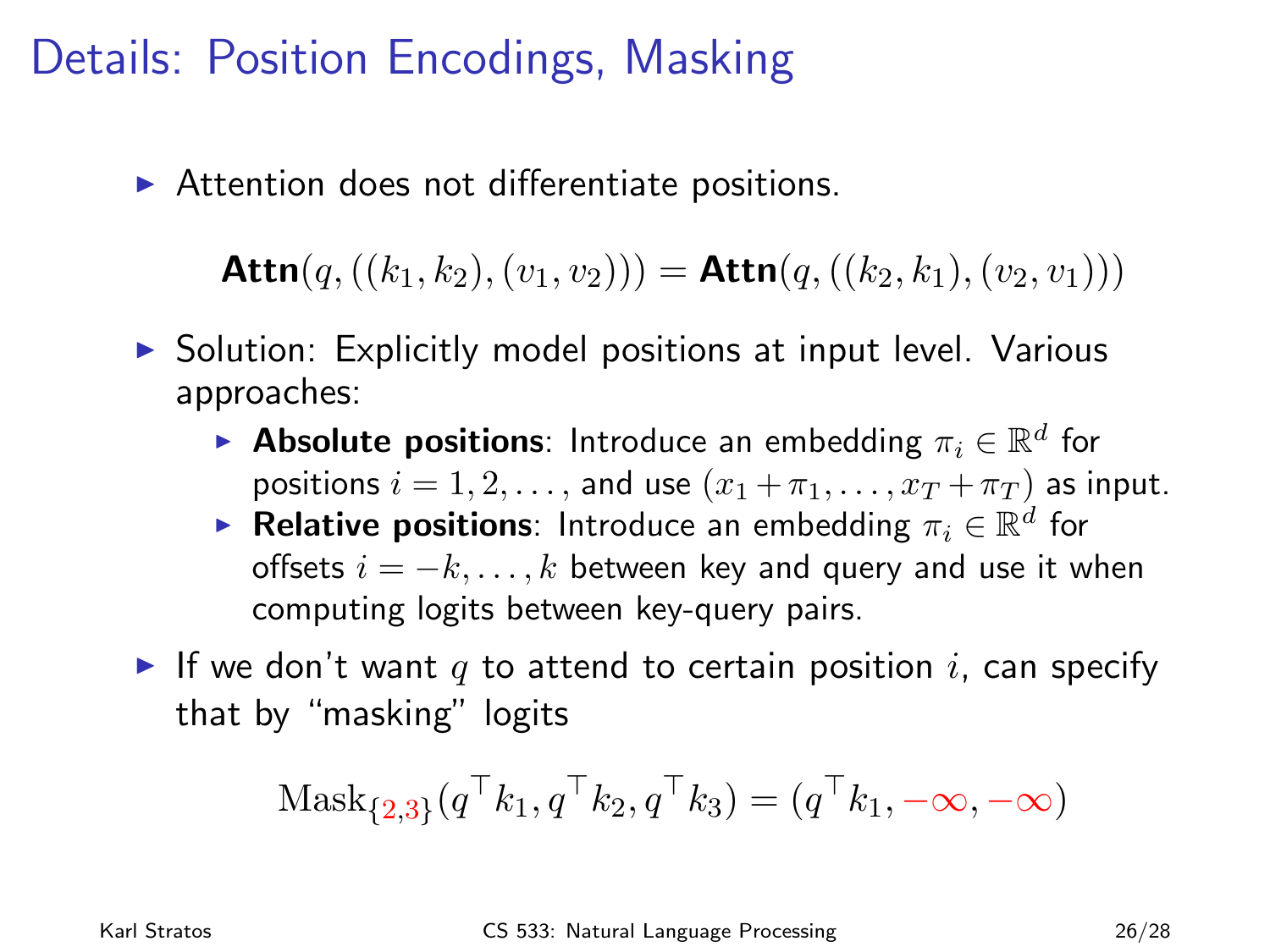Details: Scaled Dot Product, Training

 $\blacktriangleright$  In practice we scale dot products by  $1/\sqrt{d}$ 

$$
\textbf{Attn}(Q, K, V) = \text{softmax}\left(\frac{QK^{\top}}{\sqrt{d}}\right) V
$$

Helps stabilize the variance of dot products when  $d$  is large.

- $\triangleright$  Training transformers can be nontrivial. Original work needed a very specific training setting
	- $\triangleright$  Xavier uniform initialization
	- $\blacktriangleright$  Adam optimizer with non-default hyperparameters
	- E Learning rate schedule: *manually* change learning rate during training (on top of Adam's adaptive learning rate)



Karl Stratos CS 533: Natural Language Processing 27/28